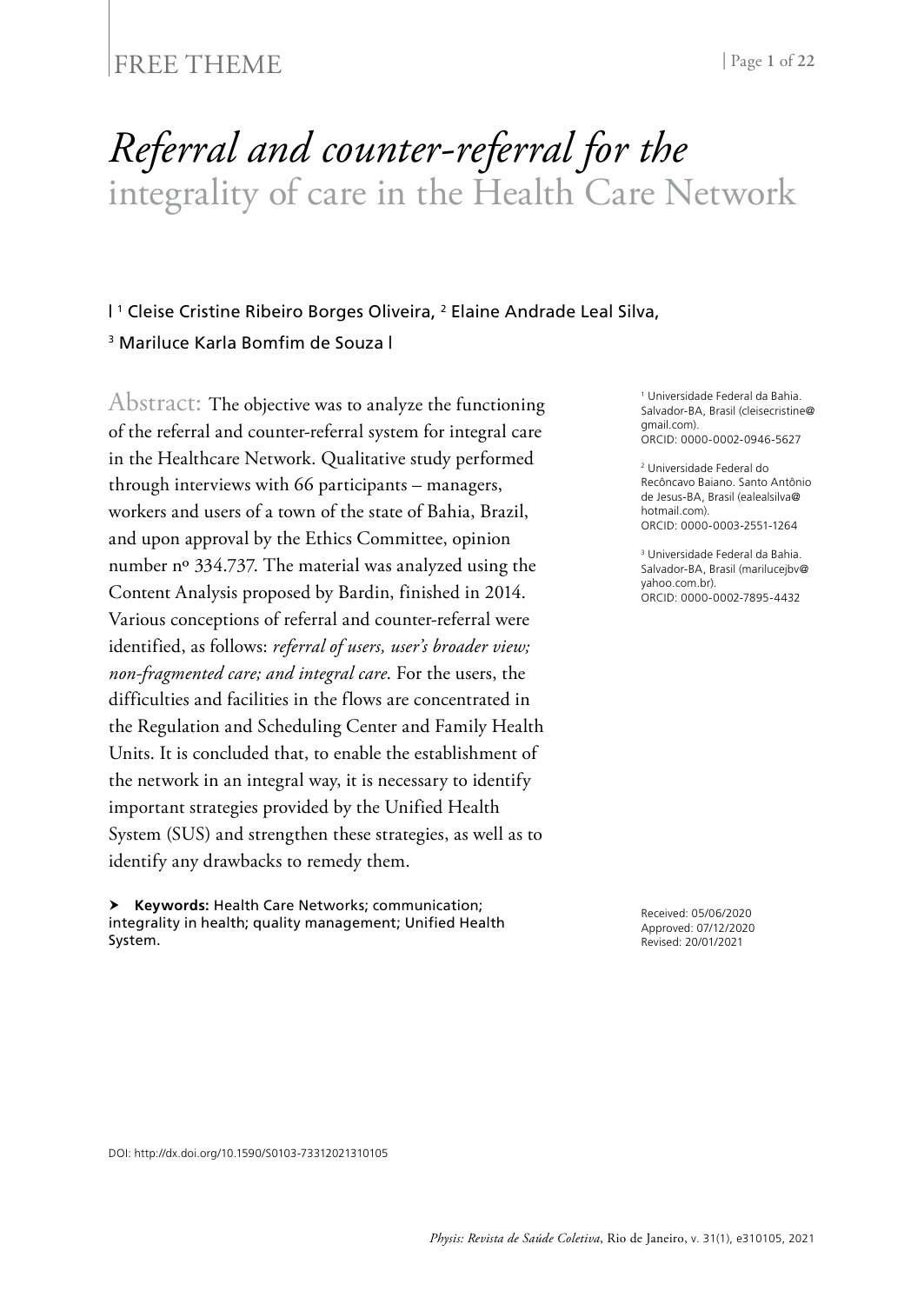### Introduction

The Unified Health System (SUS) has come to realize the public health system in Brazil guided by principles of integrality, universality and equity (Brazil, 1990). Nevertheless, among many challenges that permeate this health system, integrality is included, representing the difficulty of treating each individual as an indivisible being that is part of a society (SILVA; MIRANDA; ANDRADE, 2017).

Ordinance nº 4.279/2010 from the Ministry of Health (MS) reaffirms the responsibility on the part of SUS for integral care, presents the organization strategy of Health Care Networks (HCN) and defines it as "organizational arrangements for health actions and services of different technological densities, which, integrated through technical, logistical and managerial support systems, seek to guarantee the integrality of care", and therefore the networks enable the operationalization of SUS by promoting continuous care, thus gaining prominence in discussions (BRASIL, 2011, p.4).

In orde to hold the operationalization of HCN by the health services, the referral and counter-referral system (RCR) is required, which refers to the mechanism for establishing communication. Through this system, it is possible to perceive in health services that the user obtains continuity in the care offered, where each information about the user, coming from different health professionals and different services, is always valid for the continuity of care for this individual, being seen as a whole and receiving integral care.

The RCR system is part of the logistical systems, understood as information technologies that provide the rational organization of the traffic of health information for each assisted individual, that is, flows and counterflows of information from users among the services that compose the network, as well as as of the people and products among the services that make up the networks, making the exchange of information along the HCN points effective, establishing a communication for the constitution of the integrality of care of each user (MENDES, 2011; ALVES et al., 2015; PERREIRA; MACHADO, 2016).

This system is an important element for communication in HCN, but within it some limitations are still seen, such as failures in communication and the lack of knowledge on the part of workers about the RCR system, and therefore being unable to guarantee assistance in a non-fragmented way, which are limitations that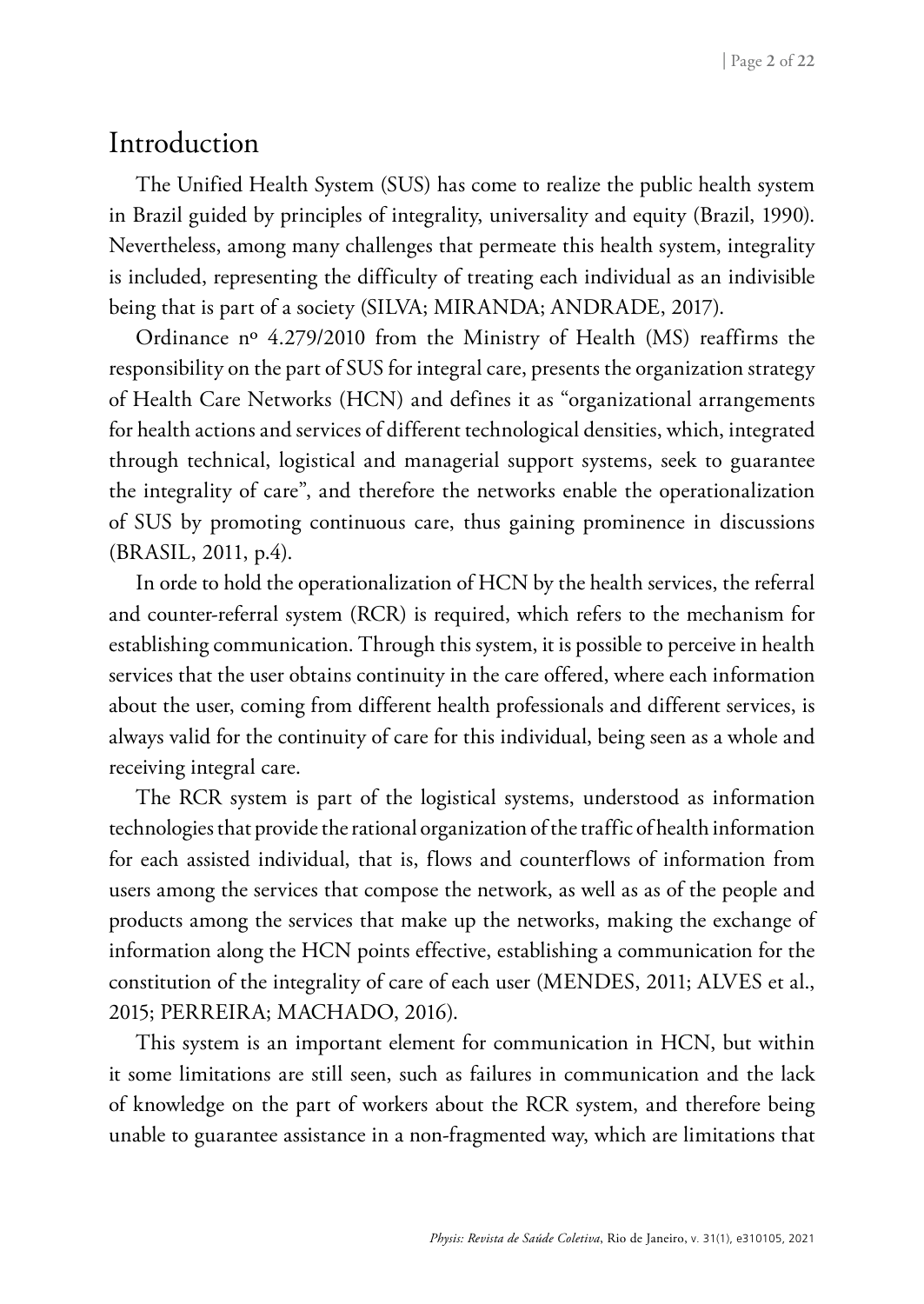hinder the shock of crossing the communication barrier to produce integral health care (MELO; CRISCUOLO; VIEGAS, 2016; BRONDANI et al., 2016).

Knowing this, this study is considered relevant in a town located in the state of Bahia, which is part of a HCN where a federal university with a health sciences center is located; it is also important for the training of qualified professionals and for continuing health education, since it is a town that encompasses the care of several surrounding regions, thus strengthening the principle of SUS integrality.

Accordingly, this study aims at analyzing the functioning of the referral and counter-referral system for the integrality of the Health Care Network (HCN) in a town in Bahia, having as specific objectives: to know the conception(s) of the health managers and workers on referral and counter-referral; identify the actions demanded and developed by managers and workers, respectively, for the functioning of the referral and counter-referral system; and discuss facilities and difficulties for the flow and counterflow of users in the Health Care Network.

### Method

This is a study with a qualitative approach of a descriptive and exploratory nature. It constitutes a thematic section of a larger research, which integrates the Education Program for Work for FHS and HCN Health of a federal university located in the state of Bahia, entitled: "The structuring and operationalization of the Health Care Network in a town in Bahia", completed in 2014.

The study took place in a town located in Bahia, Northeast region of Brazil, which has a SUS Health Care Network that has a large dimension with several SUS health services and in all technological areas presented in: Primary Health Care (PHC), medium technological density and high technological density.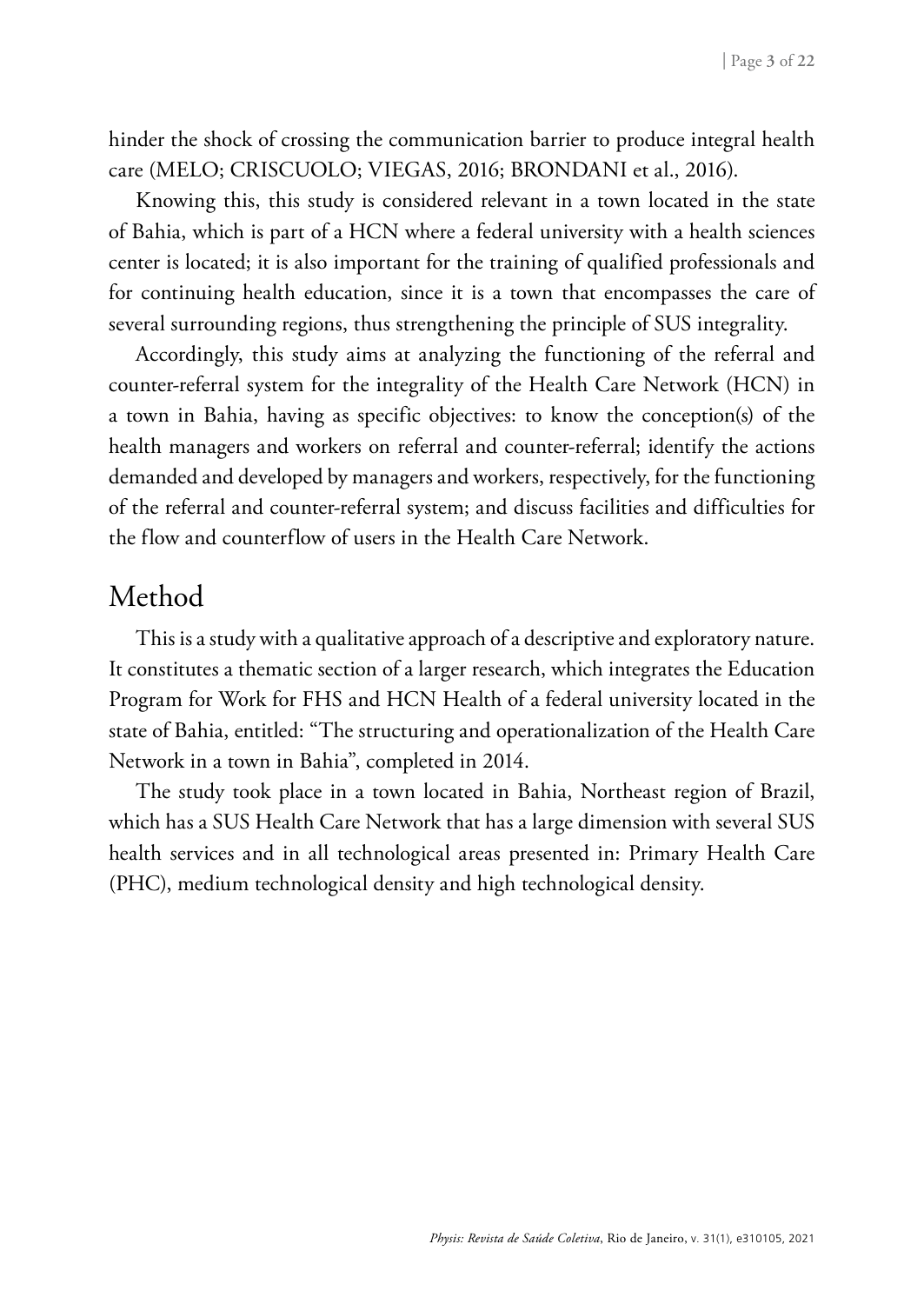

**Figure 1.** Map of the Health Care Network of the studied town, 2014

**Source:** PET-SF and HCN, 2014.

The field of study of the current research comprised thirteen health scenarios, in order to cover all levels of technological density of the SUS Health Care Network of the town in question. Through a semi-structured interview, 6 health managers, 32 health workers, middle and higher education, and 28 users of the research health scenarios were invited to participate in the study, which make up the SUS Health Care Network of the studied town, totaling 66 participants.

Data analysis was performed using the Content Analysis technique (BARDIN, 2011), following the three chronological poles: pre-analysis, exploration of the material and treatment of the results. The ethical aspects of research with human beings were preserved, where the Research Ethics Committee (CEP) appraised it under consubstantiated opinion nº 334.737, all respondents signed the Free and Informed Consent Form and received it with the code T (worker, trabalhador in Portuguese) and G (manager, gestor in Portuguese). For the different investigated scenarios, the identification of the letter C (scenario, cenário in Portuguese) is attributed, followed by increasing numbering by location and order of respondents.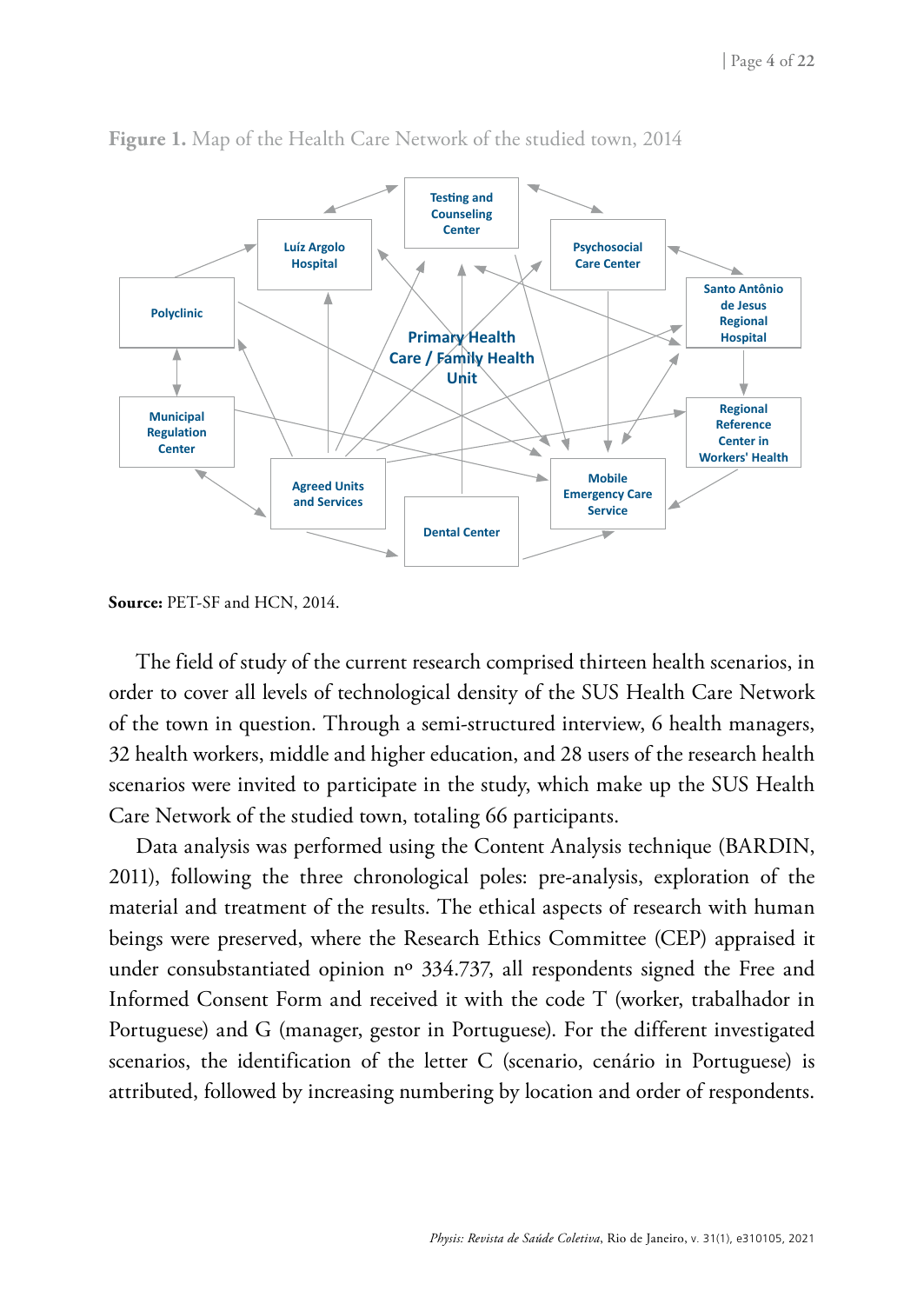### Conceptions of health managers and workers about referral and counter-referral

In their testimonies, the managers and health workers commonly attributed to the referral and counter-referral some conceptions, among which we discuss the following: *referral of users; enlarged view of the user.* The workers explained other conceptions, discussing some as such: *user feedback; user monitoring; continued care; organization in HCN and articulation in HCN*.

Analyzing and discussing some of the findings, it can initially be revealed by health managers and workers that the referral and counter-referral system comprises referral of users from one point to another of HCN, in order to meet the health need, explained in the following testimonials:

> [...] this referral is the way to refer what cannot be done here. We refer and have the return, with the counter-referral [...] (C7T27).

In view of this, Mendes (2010) states that such a system constitutes an information technology that guarantees the rational organization of the flows and counterflows of information and users along the points of the health care network. Thus, it is easy to recognize that RCR in fact applies to the referral of users and can thus receive such a conception, which remains present in several testimonies by both managers and workers in this research, as noted in the testimony already presented previously.

Despite being a true and important conception, is the referral of users sufficient to represent the role of RCR? It can be suggested that it is a superficial conception obtained from what is explicit in the act of referencing. It is necessary to develop a critical view, capable of understanding the referral and counter-referral system and its applicability.

According to Mendes (2011), in the act of referencing and counter-referencing, the primary care professional (PHC), in addition to referring, should define why he/she is requesting the consultation or procedure, asking questions to which he/she would like to know the answers, listing the procedures he/she is performing on the user, drugs prescribed, listing the results he/she has presented and say what he/she is requesting from the specialist at the time. In turn, the specialist will have an enlarged view of the user and must fill in the counter-referral stating what he/she has done in the individual and the achieved results, making recommendations for the continuity of care in PHC and specifying in this form when the user should return to him/her, if necessary.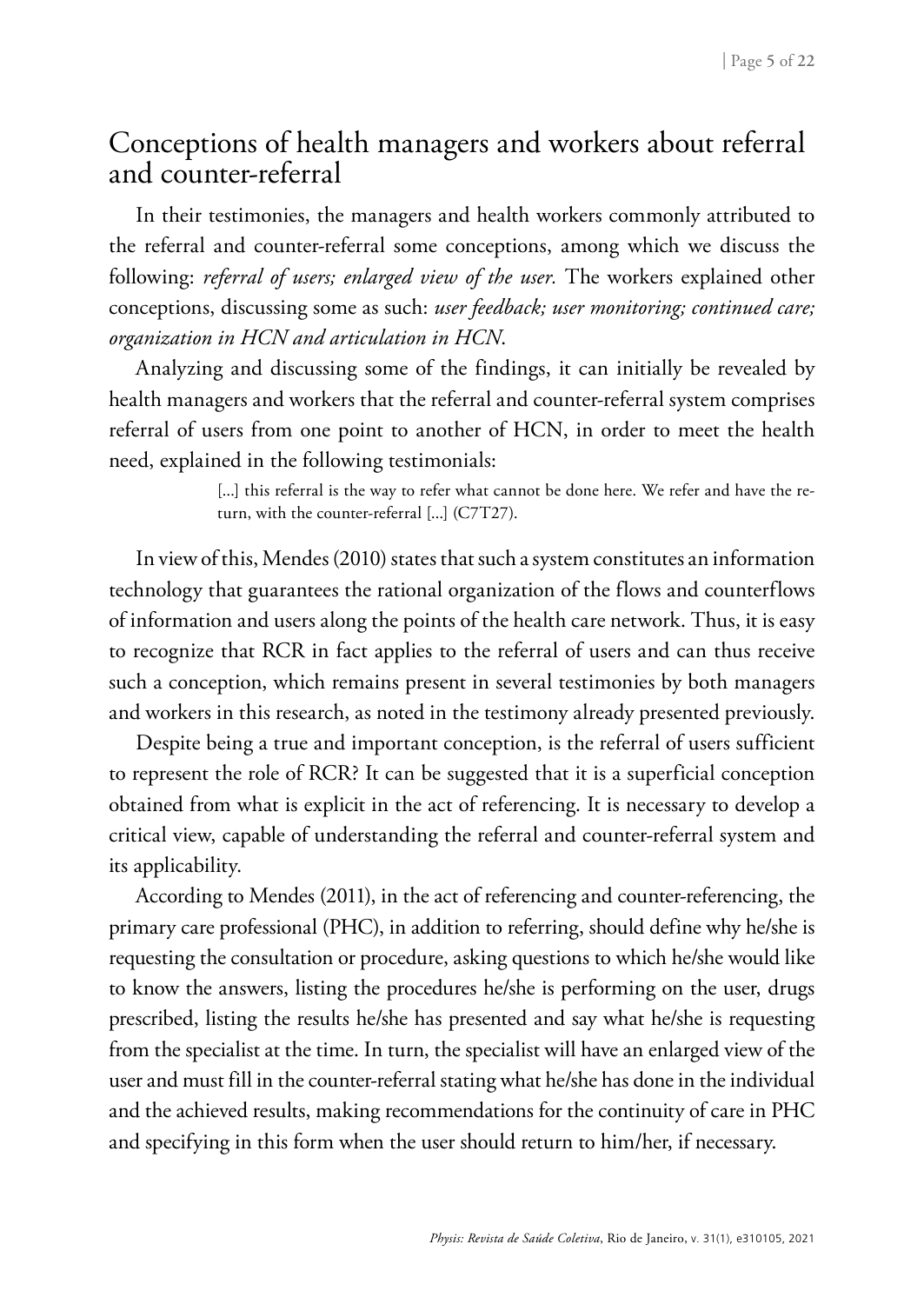Thus, it can be seen that RCR represents much more than referring users. Therefore, as the ideas were presented by the interviewees in the research, other conceptions were revealed, which can be considered important for integrality in HCN, among them the concept of the user's broader view, elucidated in the previously context. This conception gives the professional the opportunity to understand the user beyond the disease. An important understanding from the perspective of health managers and workers, observed in the following statements:

I think it's important [...] so it works to give a broader view of the user (C8T4).

[...] the question of referral and counter-referral is a more complete look at the user, so it's not enough that we're simply referencing this user [...] (C3G6).

However, in view of such testimonies placed on the importance of the user's broader view, it is worth asking the magnitude of the definition of the user's broader view do managers and health workers understand? Are managers and health workers in this town aware of the management of care based on a user's broader view in health practices?

Firstly, the holistic view interwoven in the concept of the user's broader view stands out, which broadens the perception of the sick subject as a human being who is involved in a biopsychosocial context and who brings with him/her a life story, steeped in cultural values, as well as a health situation, and that from the moment he/she enters a health institution, he/she experiences different situations, since he/she is removed from his/her daily life (SILVA; MIRANDA; ANDRADE, 2017). Thus, this understanding observed in the interviews of health managers and workers in the studied town implies that the health professional must know all aspects that involve the user's daily life in addition to the disease. In order for this knowledge to be present in the health professional's practices, he/she needs to provide him/her with an instrument that presents him/her with the entire biopsychosocial context of the patient's life, so that, from the instrument, he/she can assess the user's health situation and what are the real needs of the subject and, sequentially, establish care directed to this individual.

In addition to the holistic view, the concept of RCR as a broadened view of the user denotes the idea of a broadened clinic. In this perspective, in health care practice, the professional allows himself/herself to be taken by the sick person's singularities, in addition to other theoretical knowledge already acquired, and produces a care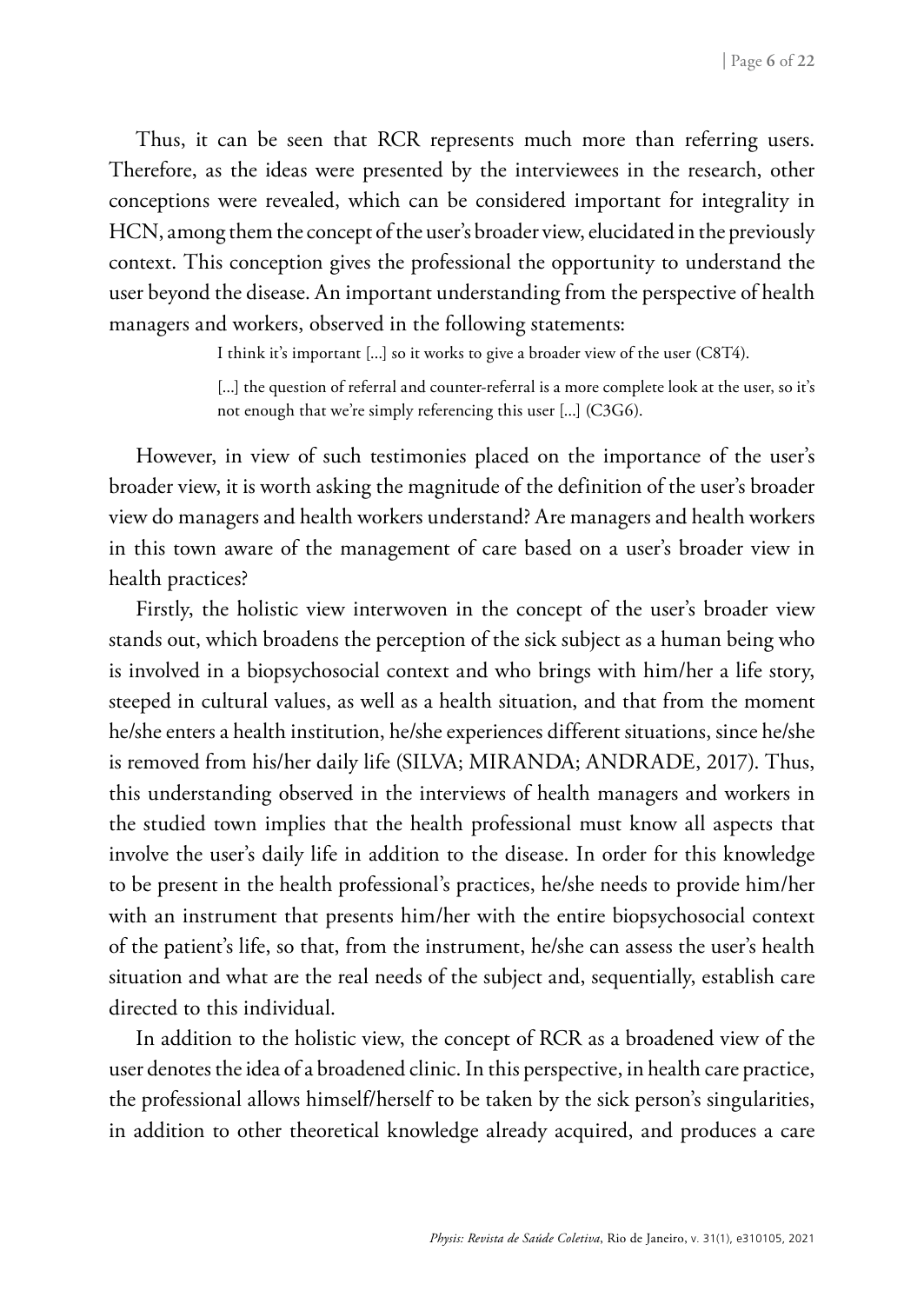plan that takes into account both the acquired theoretical knowledge and the user's singularities. (SILVA et al., 2018a; SILVA et al., 2018b). It assumes that each individual actively interferes in the health-disease phenomenon, without neglecting the interference of the social environment for the subject.

In this sense, it can be said that the disruption of therapeutic interventions that dissociate the individual constitutes a major challenge to be faced in the health area, as they are opposed to the principle of integrality. The professional look towards the user must go beyond the disease, taking over what covers the individual, establishing an integral and humanized care, that is, care that is in accordance with the users' singularities.

There is a tendency towards the organization of health services and work processes based on a discernment of hegemonic management, in order to influence the object of work of health professionals, reducing it to procedures, techniques, diseases and body parts. Moreover, it is observed that health professionals within the services are responsible for the subjects only when they are in the physical space of the service they work for, leaving the responsibility behind as for the moment before and after the subject passes through the service (CUNHA; CAMPOS, 2011). Accordingly, it is important to consider matrix support as a complementary strategy to the RCR system.

Matrix support consists in offering assistance through technical and pedagogical support to the professionals involved in the referencing of each subject. This support works in conjunction with the RCR system with the objective of promoting dialogical integration among professionals from different specialties and consequent promotion of broadened clinic and the longitudinal responsibility of all professionals from the different specialties and services involved with the patient, that is, throughout the time necessary and regardless of which service he/she is being cared for (CAMPOS; DOMITTI, 2007).

Other conceptions identified for RCR in the interviewees' testimonies **–** feedback, monitoring and continuity of care **–** can be represented in a single testimony of a health worker when talking about RCR, thus demonstrating the interconnection of such conceptions:

> I think that referral and counter-referral is a subsidy used for continuity of service that, from the moment I sent one, one, a patient to the Viva Mulher or any other program, from the moment I send her, I wait an answer of how it was there, so I, as a unit, will be aware of that health problem to provide a subsidy and also monitor, not abandoning that patient [...] the continuity of the health care service (C4T22).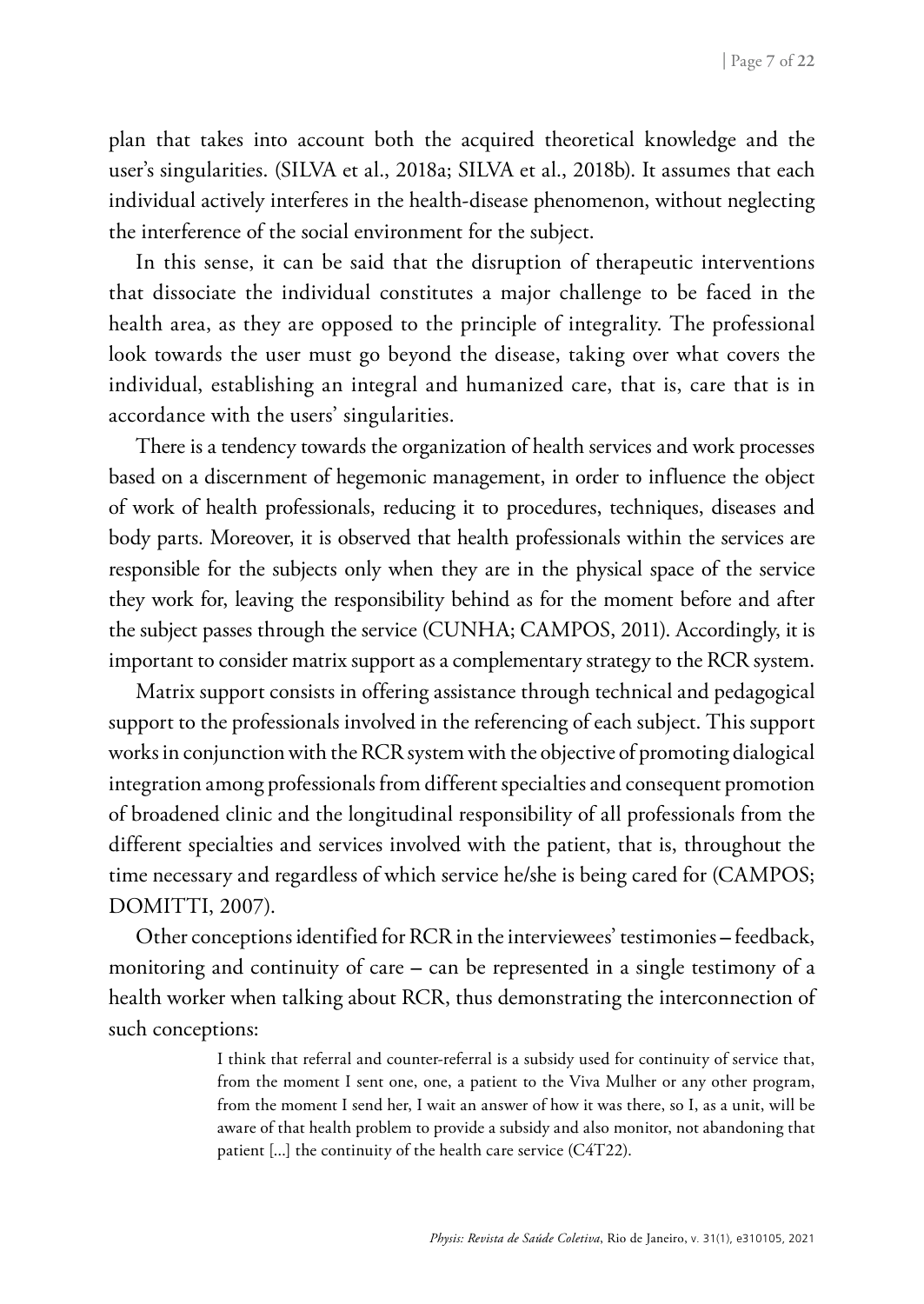The counter-referral, carried out by filling of the specific form, consolidates relevant information from the user, which allows the unit that referred to understand what behaviors were adopted in the unit to which he/she was referred, in order to continue the assistance in the unit of origin of the user and promote integrality (SILVA et al., 2018a).

In addition to the conceptions discussed, many others were presented by the interviewees in their testimonies as previously mentioned. Obviously, all conceptions granted to RCR contribute to the formation of interconnected services and with interdependent practices, thus forming organized networks that communicate in order to provide health care to the population. However, all these conceptions were presented by the interviewees in a superficial way, which cannot represent the magnitude of the conception of the referral and counter-referral.

Faced with so many understandings, it is interesting to note that, at no point in the survey, the interviewees bring integral care to the user as a conception for the RCR system. Apparently, they see all these conceptions, but in a way that each interviewee highlights one or the other, dissociated conceptions, when in fact all these conceptions are involved with integral care, which is essential for the health care of individuals, imbued in the concept of integrality.

It is also perceived that the research participants do not mention the matrix support, which refers to the dialogic and integrated functioning of the teams involved in referencing the patient. In this direction, it is necessary to bring this agenda about the potential of integrated and dialogical work for HCN, having RCR as an enhancer of this process. In matrix support, teams can discuss clinical cases and health situations, management and organization in services and also contribute jointly with interventions that can add knowledge that increase the ability to solve problems experienced by patients and their families in the RCR system. (CAMPOS; DOMITTI, 2007).

### Actions of health workers and managers for the functioning of the referral and counter-referral in the Health Care Network

Health workers must pay attention to users, answering the requests and rights of service users with an incessant search for resolution, since health practices generate meetings between workers and users, where these workers consist of making an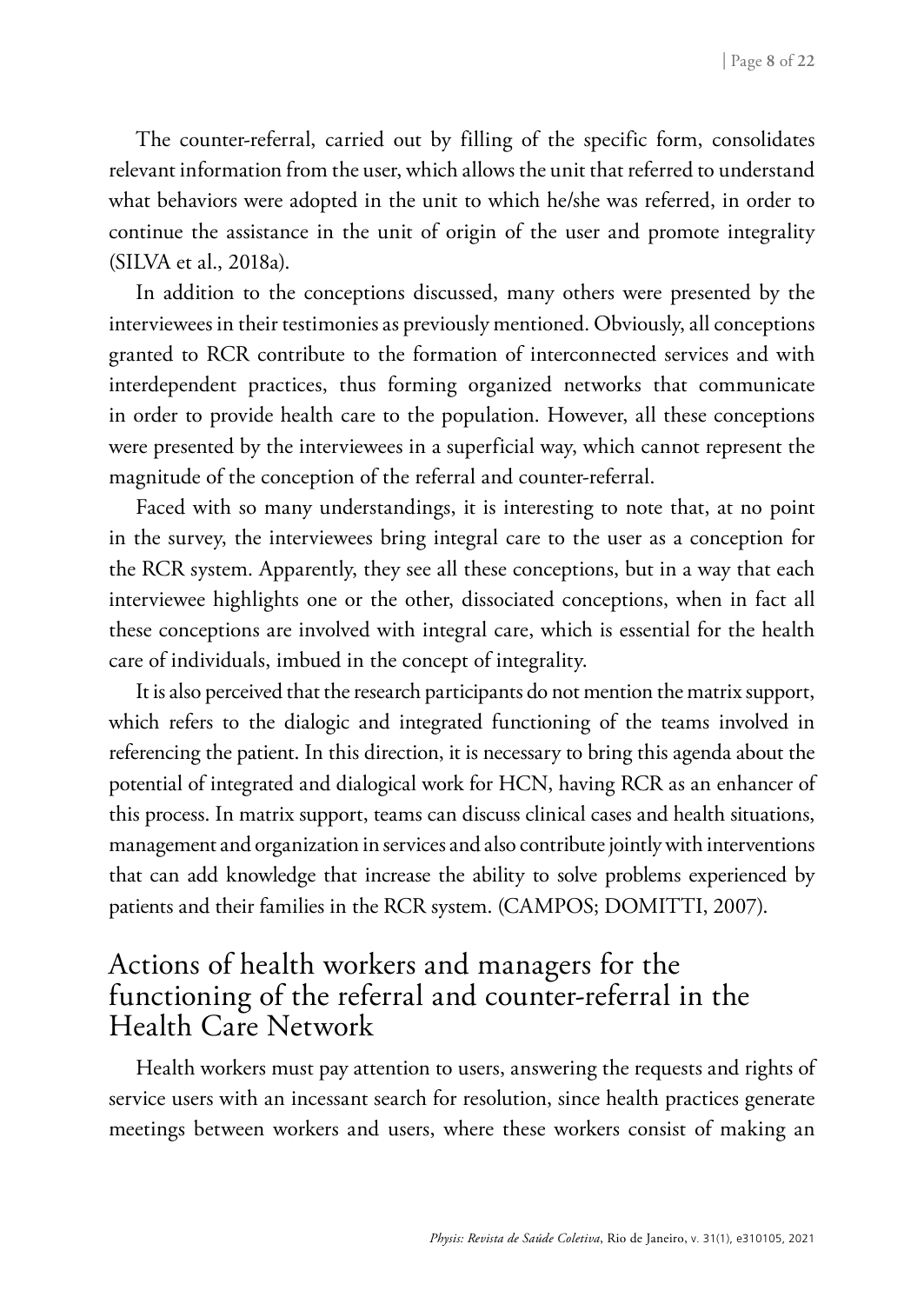effort to provide the necessary and integral care, taking responsibility for the user's health and implementing public health policies (BRONDANI et al., 2016).

It is also known that health managers have the constant challenge of seeking to achieve the guiding principles of SUS through the regulation and planning of actions and services in their professionalism, always considering the guarantee of care according to the population's health needs. Therefore, it is necessary that managers and health workers are always motivated to constantly seek to develop the formation of HCN (PAULA; VOLOCHKO; FIGUEIREDO, 2016). Thus, as mentioned, filling out the referral and counter-referral form is an instrument that has an indispensable value for the care of SUS health users, enabling quality care to meet people's health needs, with a continuous character without fragmenting the health care (TORRALBO; JULIANI, 2016).

Filling out the referral and counter-referral form, together with matrix support, constitute work methodologies that seek to reduce the fragmentation existing among health services and among health professionals, enabling communication, interdisciplinarity and sharing longitudinal responsibility for the integral care of patients and their respective therapeutic projects, and therefore contributing to the effectiveness of health interventions (CAMPOS; DOMITTI, 2007).

During the analysis of the interviews, it was possible to identify many actions presented by the workers developed for the functioning of RCR, among them we can present the following: Filling out the referral and counter-referral form; health education; dialogue; and continued care. As for managers, among many actions, some are discussed here: activities in the community involving the entire network; interdisciplinary and intersectoral forum.

In this sense, the research health workers reported that they fill out the referral and counter-referral form, identified in the statements below:

> [...] Then, we refer the patient to, it is not, for him to go through the network, which is necessary, for his treatment, he needs a specialist. And you have to use the network to refer him to another treatment unit that has a specialist. Accordingly, we use the referral and counter-referral [...] (C7T28).

The workers point to the action of referring/directing through the referral and counter-referral instrument. It can be seen through the documents raised in the town that only the *Procedures Manual of the Regulation and Scheduling Center* regulates the flow of SUS users and in a unidirectional way (Family Health Unit for outpatient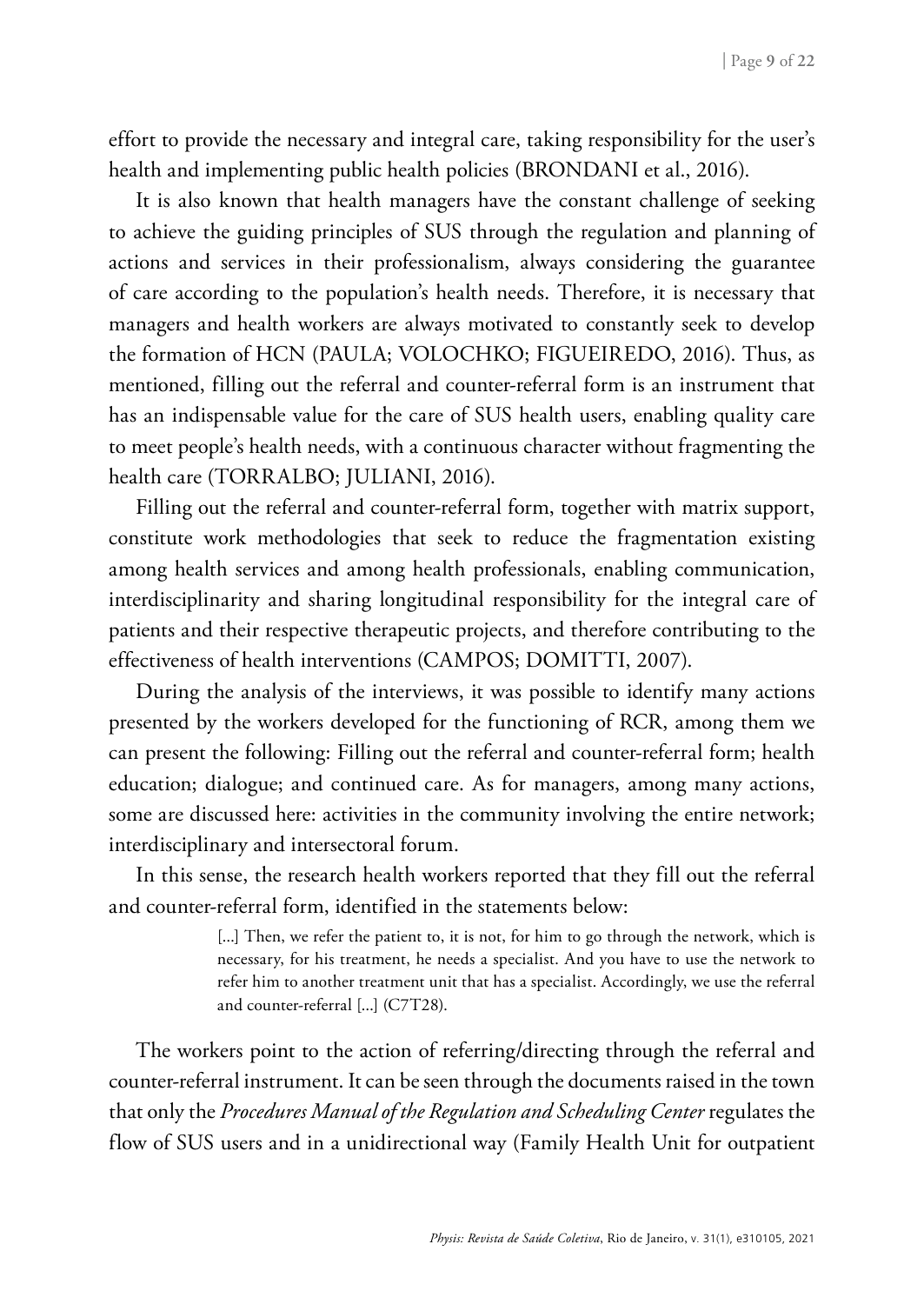specialties of medium and high technological density). How can the unidirectional and vertical perspective guide the flow in front of the different entrance doors? Given this context, how does the flow of SUS users happen when they are in health services with higher technological density, that is, the counterflow?

It is understood that, no matter how different professionals are in charge of the different therapeutic projects of the patients, it is important to define, among those involved, the person responsible for conducting each case and guiding the flows and counterflows. This does not mean taking responsibility for all the specialties involved in patient care, but it does mean the ability to coordinate the dialogue to understand each case and its respective therapeutic proposals, considering the subject globally and leading the discussions to define priorities and determining guidelines for each case that passes through the RCR system (CUNHA; CAMPOS, 2011).

The managers reported that they carry out actions for the functioning of RCR, such as: *activities in FHS related to other levels of technological density; community activities involving the entire network; interdisciplinary and intersectoral forum*. We observe such actions in the following excerpts:

> [...] we develop activities in related units such as other levels, other sectors, such as epidemiological surveillance, that is, the hospital network, besides the basic network itself, we involve all levels [...] activities with, with the community involving all networks (C5G4).

> [...] in this 2014 planning, we put up some forums, these forums articulate the questions of actually going to be an interdisciplinary forum, an intersectoral forum, where there will be an articulation between all urgency and emergency services in the city with all the municipal health care network [...] (C3G6).

Nonetheless, the managers' testimonies allow the following reflection: do these activities and interdisciplinary forum, developed for the functioning of RCR, emphasize the applicability of RCR, its importance for the integrality of care in HCN and the right that users have to receive them? Every health manager is an actor in a government situation who must fulfill his/her responsibilities and plan the offer of actions and services based on the needs of the individuals who are part of the population. Managers are also responsible for meeting the goals assumed by health services at different levels of technological density; regulation; and monitoring of the results achieved for evaluation and adjustments in the planning of the actions and services offered (PAULA; VOLOCHKO; FIGUEIREDO, 2016).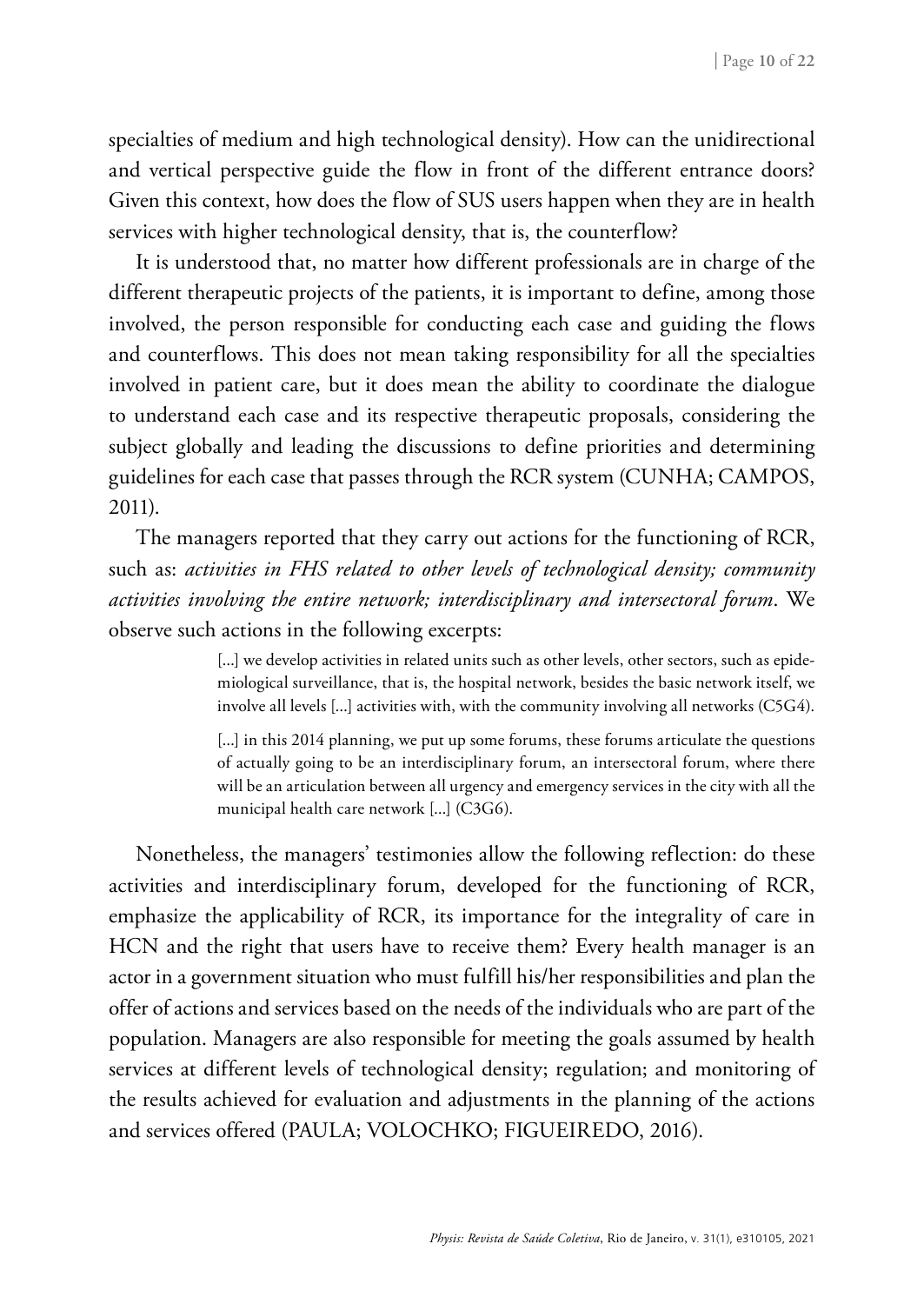Throughout health management experiences in the town in question, it is observed that managers, in the midst of so many attributions, can sometimes fail to exercise fundamental activities for SUS. As an example of this, it seems to be observed a non-prioritization of the continuing education process on HCN, care management and on referral and counter-referral, important frameworks for integrality, and, consequently, strengthening of SUS, directly linked to the strengthening of the Pact for Health in its three dimensions: Pact for life, Pact in defense of SUS and the Pact for management, released by the Ministry of Health in 2006, which are focused on seeking to overcome the fragmentation of health policies and programs, as well as qualifying the population's access to integral health care.

Conversely, in the research, workers affirm that, in their work, they carry out *health education*; however, in their testimonies, they make it clear that they are actions aimed at the care of dietary health, body health, promotion and prevention of diseases, but they do not talk about educational actions aimed at the applicability of the RCR form and the right that users have to receive it, which can be demonstrated through the report listed below:

> I think the main thing is the educational action, isn't it, health education, isn't it? Making the population aware of the importance of health care, food care, body care, prevention is about diseases and something like that, and my work goes a lot in that direction. I think it is very important to be helping the population to improve the quality of life (C7T26).

In this context, *health education* strengthens access to health information and empowers citizens in the execution of their rights. A feasible example is the Charter of Rights of Health Users, from SUS, which address situations that range from the right to identify the professional who pays attention to the right to orderly and organized access to the health system (BRASIL, 2007). Nevertheless, *health education* alone does not answer all the emerging demands for the consolidation of SUS and the operationalization of HCN.

This is intriguing because, apparently, at the same time that managers claim to develop an intersectoral and interprofessional forum and activities involving the entire network for the functioning of RCR, it is clear that many do not understand what are the actions that should be developed directed to the functioning of RCR, i.e., what actions imply the effectiveness of RCR form. This fact makes us think that these actions of health managers may not be enough to reveal to health workers the importance of RCR and the necessary activities to be implemented for its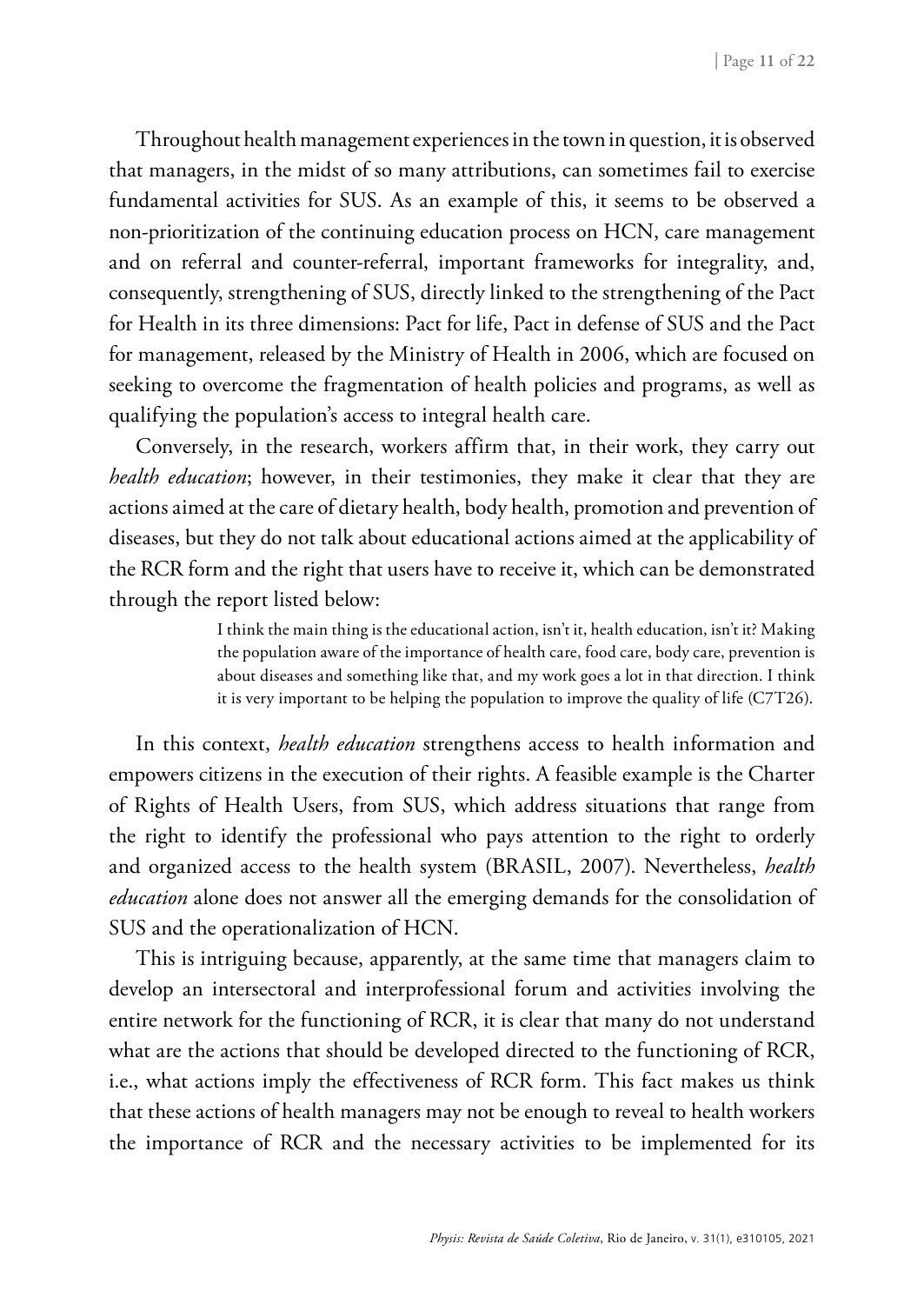operationalization, or perhaps, it can happen due to the fact that, in their actions, managers fail to reveal to health workers their responsibility to carry out RCR in their work environments.

Health workers need to recognize which health actions are necessary to be implemented in order to achieve complete assistance and to strengthen the HCN context, where the user is the center of their work, fulfilling their tasks and building strategies to favor the technologies that enable them to hold the integrality of SUS, as this will favor the development of an effective health policy, bringing satisfaction and problem solving to the population that seeks health services.

When discussing integral care, it is necessary to reflect on its dimensions: on the one hand, it is referred to as a set of services offered for the population's health, articulating preventive actions with care actions meeting the people's needs, but, on the other hand, integrality includes a permanent organization and interaction of resources and professionals at different levels of health care (TORRALBO; JULIANI, 2016).

The practice in health is a challenge in which the health worker has to seek commitment in the perspective of building articulated health actions and establishing the integration among the generated health information, integration among professionals with a view to enabling integral care and, the commitment of the worker to the referral of the user during his/her journey through the network services becomes important. Accordingly, the performance of health workers has established itself as an important constituent in the process of caring for users, due to the complexity that exists and the commitment that must exist in professional performance (PAULA JÚNIOR; RIZZON; MACHADO, 2018).

Therefore, it is important to consider educational actions for network users. There is in the Municipal Health Secretariat of the town in question, the Report of the waiting room of the Family Health Units that proves the existence of some educational actions that took place; however, only three FHU in the town carried out educational actions related to RCR, and which were nevertheless carried out in partnership with PET-SF and HCN through students and professors at the federal university of the town. They were intended to clarify the role of RCR and make users aware of the right to receive and require the RCR functioning. To that end, they had as themes: What is the referral and counter-referral?; Referral and counterreferral. What I have to do with it?; Referral and counter-referral and HCN; Referral and counter-referral: guaranteeing your rights.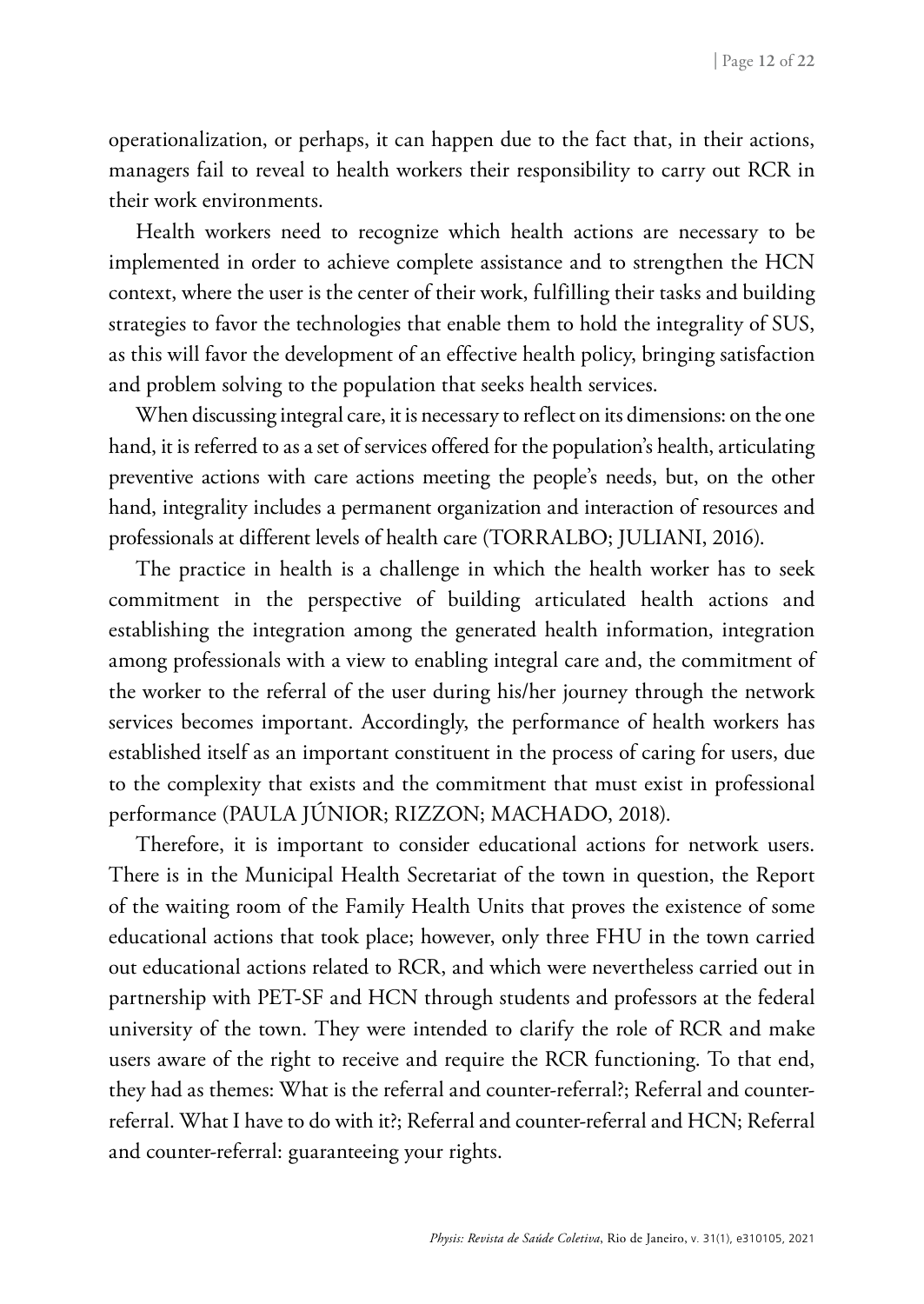It is seen that this record of educational actions analyzed is self-explanatory and manages to pass its objective to the reader; however, it is not a guide, and is not available online or easily accessible to people, which could contribute so that other professionals and even users could understand the relevance of these actions, and professionals are motivated to perform such activities in their services.

An action understood as essential to bring changes in health workers is continuing education, which can be suggested for the town under study, overcoming some difficulties and weaknesses, as practices cannot be changed without first changing the actors, without forming people, that is, it is necessary for the subject to recognize reality and himself/herself, in order to recreate health practices (BRONDANI et al., 2016). The changes that happen in health practices require time for health workers to mature and become aware.

Knowing the Municipal Health Plan (PMS) 2014-2017, a document that must be public, but access was obtained after requesting the Municipal Health Secretariat, it is possible to observe a table of proposals and referrals made by the groups of works of the 3rd Municipal Conference in 2011, and the proposal includes the implementation of an effective RCR system throughout the health network, as well as the creation of a computerized system for scheduling appointments and guaranteeing RCR.

Among the prioritized problems, this PMS also includes the low effectiveness of the municipal referral and counter-referral system. Nevertheless, when looking at this document, the proposed actions of continuing education, planned to solve the prioritized problems, it is noticed that, in none of them, there is a focus on RCR, which seems to be a planning failure, leaving aside an important problem to be solved, managers may be suggested to observe this problem and create strategies with objectives and goals that would reverse the low effectiveness of the municipal system of RCR.

The interviews of the interviewed workers pointed out that they also put *dialogue*  and *non-fragmented care* as a developed action, which can be represented through the testimonies:

> [...] there must be a dialogue among these units. If you can't do it ... At meetings, let's try to at least have this relationship on paper or phone because if the same patient I am receiving here, unit "x" is receiving, at one time, hospital "x" is receiving, sometimes other institutions are ... Social are receiving, so it is interesting that this care is given together and not fragmented (C8T3).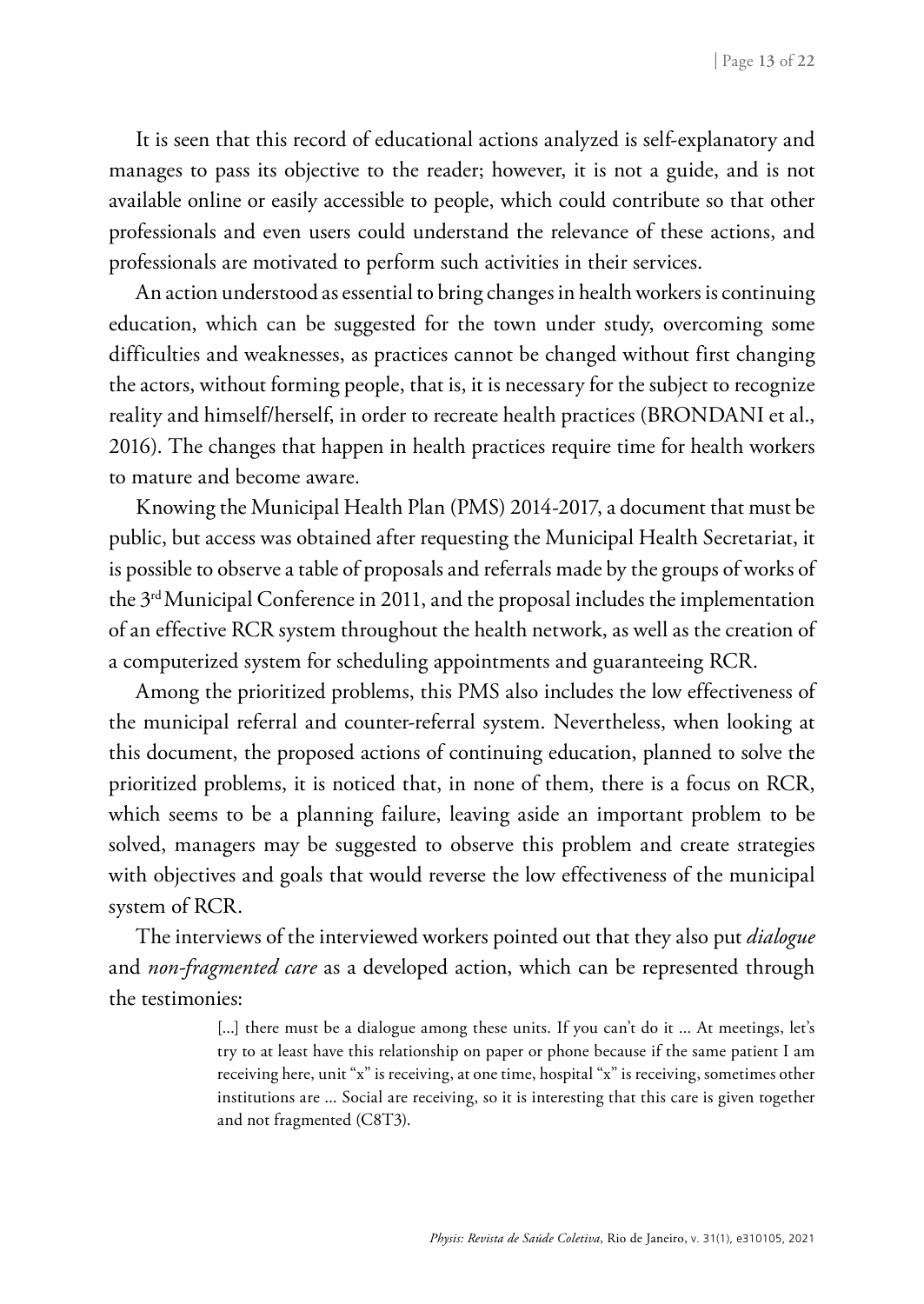Thus, they affirm the need for *dialogue* for the continuity of care, so that the actions do not take place in a fragmented way, but integral. This is inevitable, since there is no way of *continuing care* without *dialogue* and exchange of information between professionals and services, and this happens from the referral and counterreferral system. Therefore, if there is no commitment to RCR, there is no nonfragmented care, there is no integrality in the network.

However, the worker emphasizes the importance of *non-fragmented care*; and, for its existence, emphasizes the need for RCR, but says that, if RCR works, it will be a "dream fulfilled", which leaves us to understand and perceive even more how much the act of referencing and counter-referencing is far from the real practice for workers, very weakened in the town in question. This discussion is emphasized by other workers:

> [...] when a patient is referred to another unit and we don't receive a counter-referral, we don't really know what happened to him, we don't have any information about what was done, the operation of the network (C7T28).

When referred to the services, the user lacks an effective communication among professionals through the referral and counter-referral system. The difficulty of individuals to be referred with all their health information to other services compromises the principle of integrality, thus preventing the continuity of the care of these individuals (BRONDANI et al., 2016). On the contrary, the existence of health care through matrix support enhances interdisciplinary teams and, consequently, may result in better standards of responsibility for a broadened clinic and integration between users and professionals in a more humane and effective way (CAMPOS; DOMITTI, 2007).

In the research, it is seen that health workers bring more actions to the functioning of RCR than the managers, also demonstrating that the managers may not be carrying out their daily experiences for the functioning of RCR in the network. Health workers and managers present dissociated actions, which are very weak, succinctly reported, many are not relevant to the effectiveness of RCR and that together are not sufficient to implement the RCR system, and not everyone is committed to carrying it out. Therefore, from the findings, it can also be inferred that health managers have few strategies and their actions targeted at workers are incipient for the functioning of the referral and counter-referral.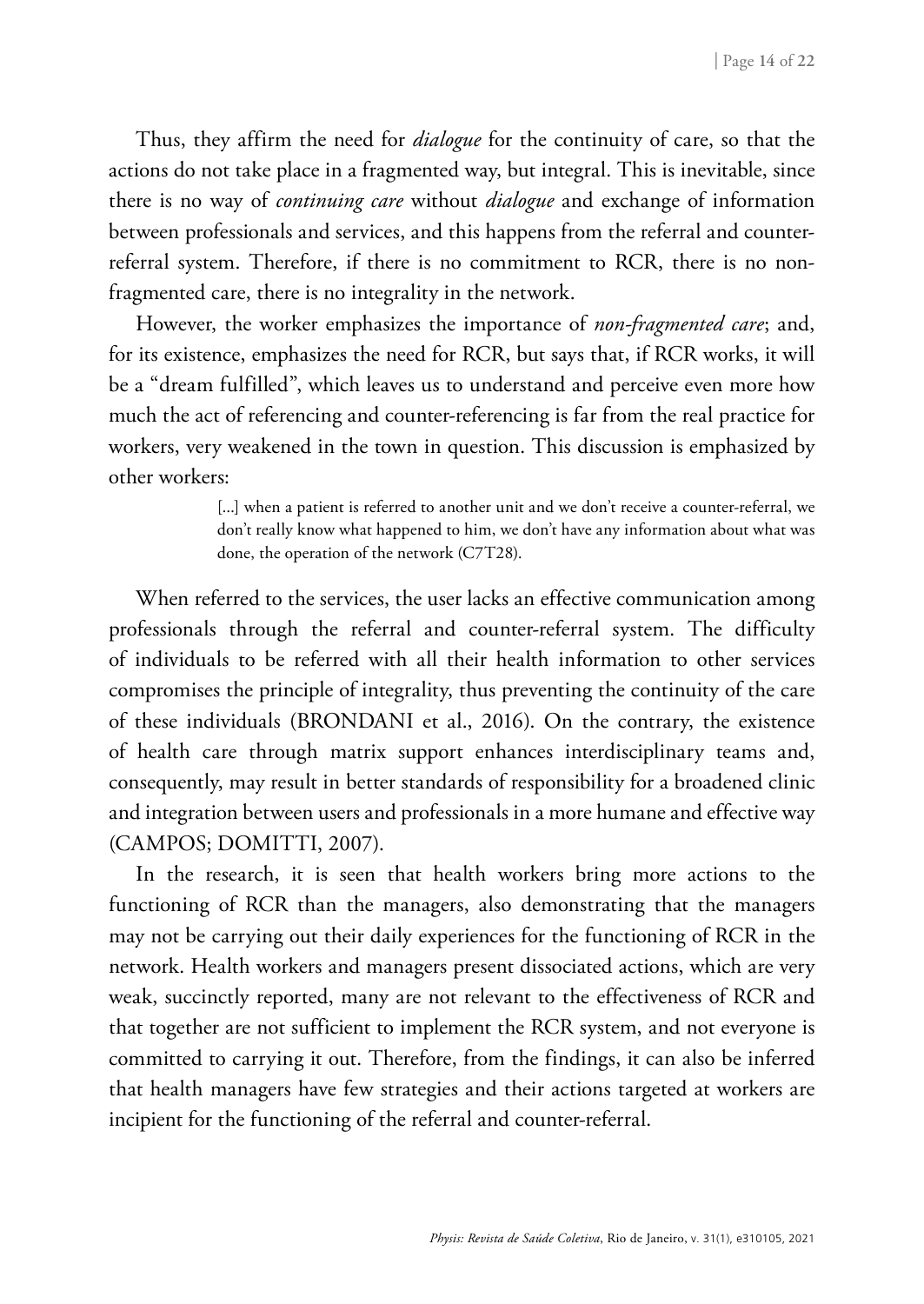### Facilities and difficulties for the flow and counterflow of users in the Health Care Network

In SUS, the existence of multiple networks among health services stands out, which communicate with each other, in different paths, forming lines of care based on the construction of connective flows. To that end, it is based on the formation of meetings between workers and users that it is possible to develop health work, as they build communication flows and allow the formation of a network intertwined in the practice of care. In this context, RCR is part of this communications network for articulating health services based on mutual referral of patients (TORRALBO; JULIANI, 2016).

As for referrals, when questioned to SUS users in the town, through this research, if they receive any referral to another health service, most say they have already received, few say no. When asked the same users if they have already received a form to be returned to the health unit, most answered that they did not receive it, few say they have already received it. This suggests that not all users are being referred with the referral form and almost all are returning to the service of origin without the counter-referral.

When asked to the users of the health services of the town about what facilities are found when they are referred in the network, most of them send *the appointments that are being made in the FHS or CAPS without the need to go to CRM*; *appointments without the need to face a line and the appointment that is happening faster*. These results can be exemplified, respectively, in the following testimonies:

> It's easier ... It's ... faster, it's not too long, I don't think it's long. If I had to go there to the central to be making an appointment for myself, it would take longer than being sent by the health post" (C2U1).

> CAPS is a facilitator of referrals for those who have a problem, we don't have to face an Appointment Center, everything is already sent from here (C8U8).

It is observed that users mention facilitations in the appointments made in FHS, which were previously in the Regulation and Scheduling Center. In 2013, the process of decentralization of appointments was implemented in the town, where the units took the appointment of procedures and examinations of the population covered by each unit, and the professionals prioritize the appointments according to the most urgent needs and send them every two weeks via bags for transport from the municipal secretariat to the Regulation and Scheduling Center.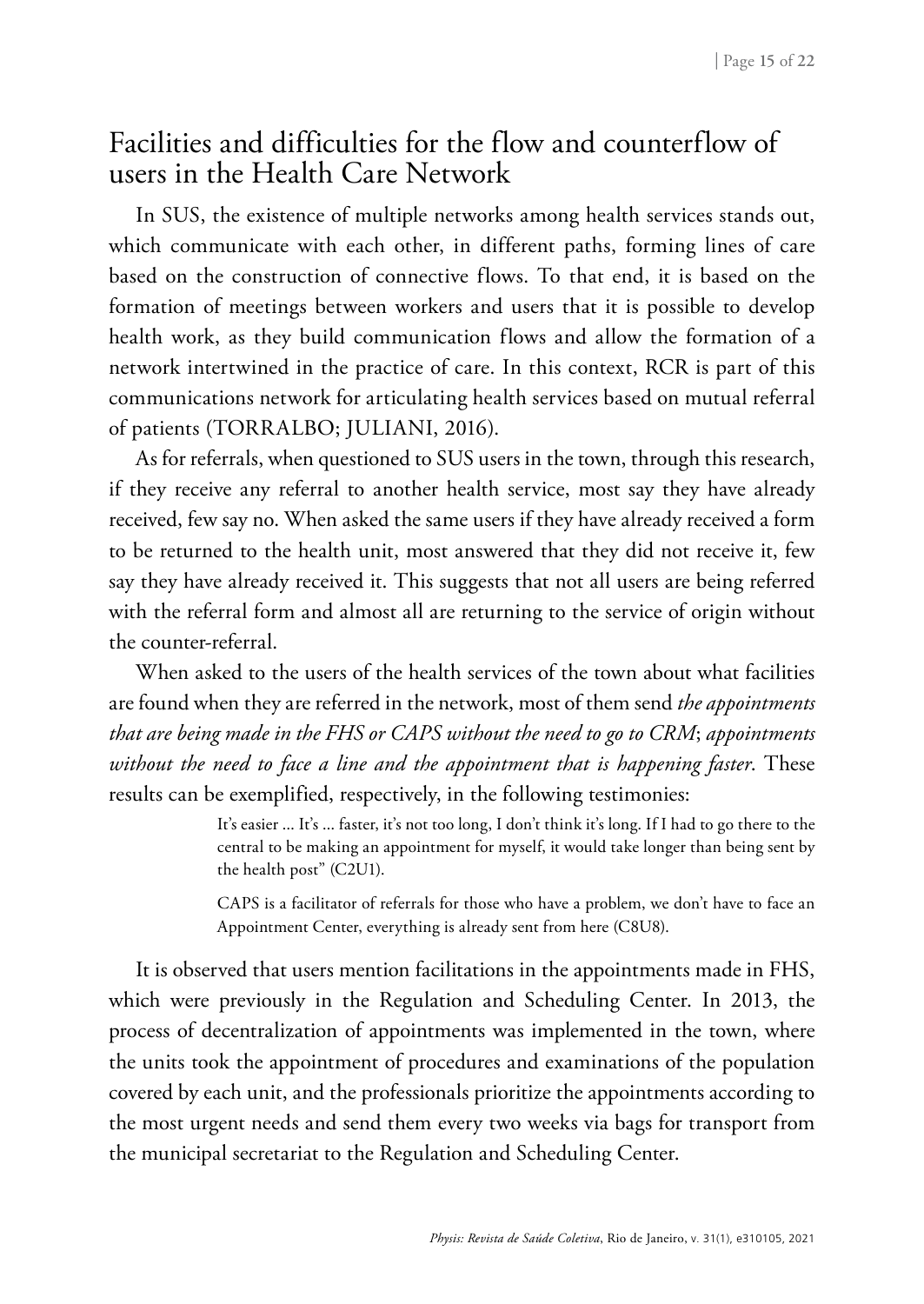When dealing with difficulties indicated by users when being referred, the following were mentioned: *the number of insufficient vacancies for services*; *the arrival time at CRM to get a vacancy*; *the long lines formed the day before the appointment*; and *transport difficulty to go to CRM*. These can be seen in the excerpts below:

> The difficulty that I am encountering is that these people at the appointment center just keep telling me that they're not having a vacancy yet and that they're waiting to finish the people who have a cancer problem, and then send me a call, call to be able to schedule mine, everything is already there, I'm just waiting to call me (C1U7).

> Because many times you get there, you can't find ... You don't have a form anymore, you have to sleep there to get a form, even more if you have a child, you can't go out at night to sleep outside. That's it (C2U3).

Because it's far, [laughs] taking transports (C7U28).

In view of the facilities and difficulties reported by users in the interviews, it is clear that the common argument for them is aimed at marking specialties and procedures for medium and high technological density, both those referring to facilities and difficulties are related to the realization of this scheduling that take place within the scope of CRM and FHS, thus constituting the "bottleneck" for these users of the city.

However, this concentration of facilities and difficulties in the flow and counterflow of users turned to CRM and FHS, in the sense of obtaining scheduling or not for appointments and procedures of specialties, suggests that users of health services in the town may not have knowledge about the referral and counter-referral form, and therefore they may also not recognize it as a facility or difficulty when being referred within the network, not knowing the importance of this form during their referral within the network and for the integrality of care, besides suggesting that, consequently, users are unaware of the right to receive it.

In the studied town, there is a *Standard Operating Procedure Manual of the Municipal Regulation Center* (2013), which is aimed at standardizing the procedures, examinations and appointments requested by the municipality to be carried out at the Municipal Polyclinic, Maternity Hospital of the municipality, Regional Hospital and accredited providers of the specialized network, with the objective of universalizing the dialogue and actions facilitating the appointments and enabling the population's access and consecutive resolution of its needs.

Based on the Manual, the pre-determined routes for users in the town are described in a unidirectional way, only with the flows of Primary Care for medium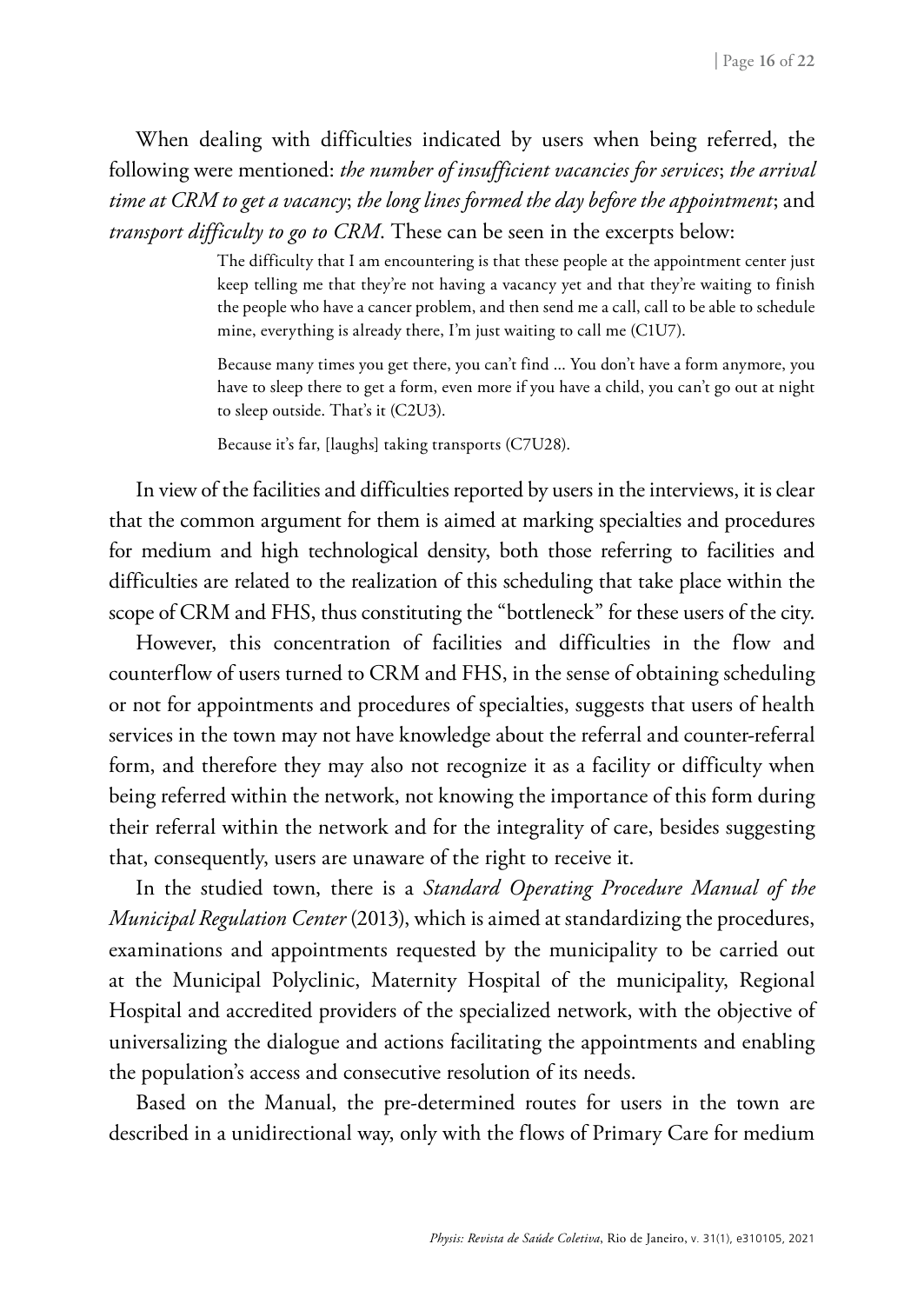and high technological density. In fact, there are no paths described as to users' counterflows, revealing that, when the user has already been referred, he/she needs to go through other services or even return to his/her original service to continue the care, as there are no possible directions described in the user's manual. As for the flows described in this protocol, it follows according to the flowchart (figure 2):

**Figure 2.** Flow of users in the Health Care Network according to the *Standard Operating Procedure Manual of the Regulation and Scheduling Center* of the studied town, 2013

![](_page_16_Figure_3.jpeg)

**Source:** Based on the Standard Operating Procedure Manual of the Regulation and Scheduling Center of the studied town, 2013.

In this sense, returning to the map of the municipality's health care network, shown in Figure 1, there is exposed the different possibilities of flows and counterflows that the user can establish in his/her care process within the HCN depending on his/her health need.

Thus, in order to hold the effectiveness of integral care, it is important to adapt a municipal document that standardizes the different flows and counterflows of users in the HCN context. Document that can transcend the discourse and experience of flow and counterflow in the network to the regulation of the user being regulated in the different points of the network and that allows him/her to permeate these points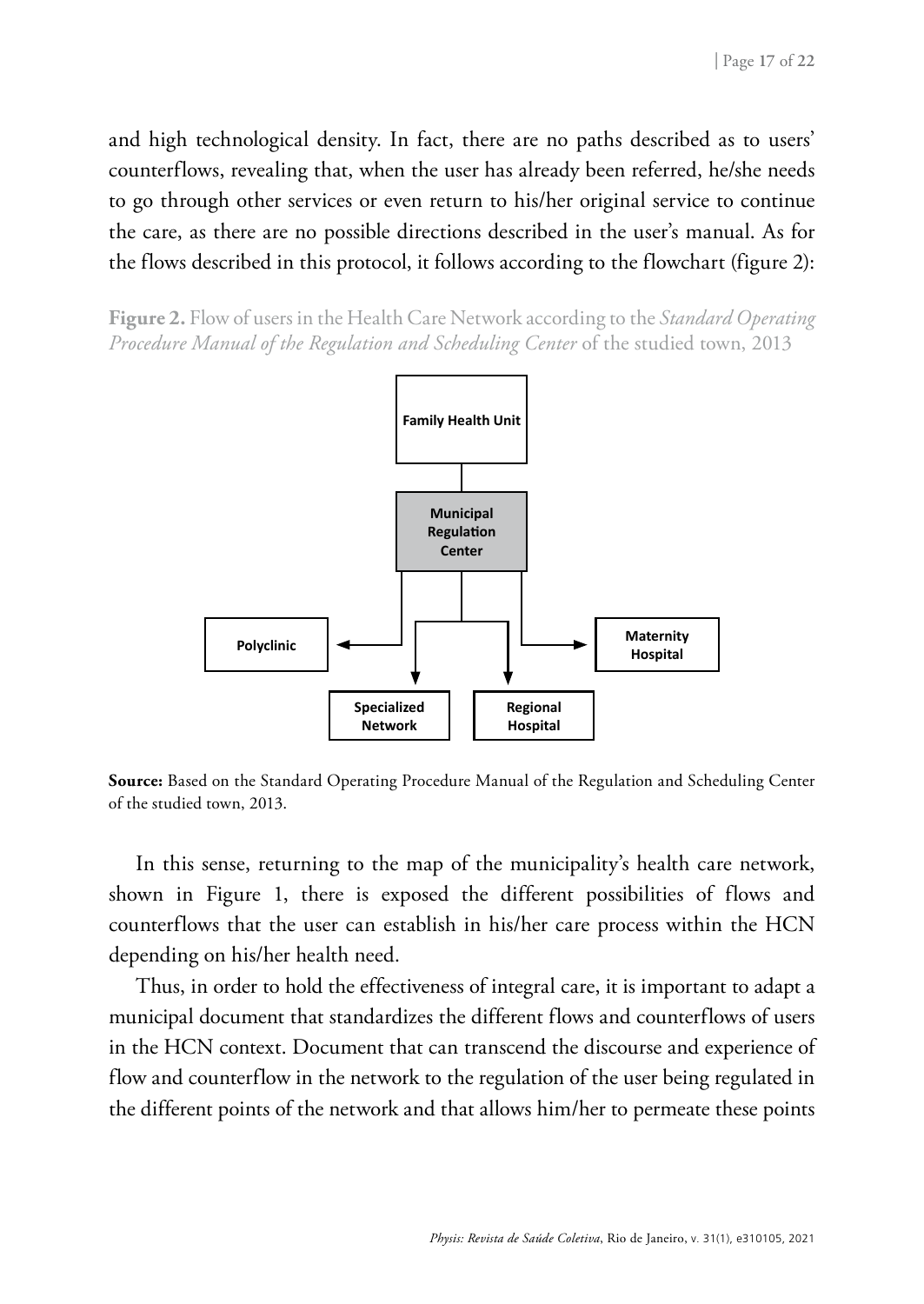of different technological densities according to his/her needs, since the description in the existing document of the flow normalized by the municipality leaves the FHS and is finished in the polyclinic, specialized network, regional hospital and maternity hospital, but there is no description of all the paths that the user can follow in HCN.

This document to be adapted must present all the possibilities of flow and counterflow in the municipality's network and must guide workers and users in the face of referrals; therefore, it must be a guiding and self-explanatory document, which translates its objective, and easily accessible so that the user can go through the HCN paths.

Given the above and knowing that filling out the RCR form has an indispensable value for user care, with quality care that guarantees the same service in all spheres of care according to health needs, besides ensuring rational organization of flows and counterflows of information (PEREIRA; MACHADO, 2016), it is clear that users, when referred to HCN, need to be aware of their rights and the relevance of RCR for health care to be applied by professionals, which in fact is not seen in the research, as users, at no time, cite RCR as a facility or as a difficulty in referral, which suggests that they do not have an understanding of RCR.

RCR could be put into arguments by users as a facility during referral within the network, as, as already discussed here, it allows integral quality care to the individual, or perhaps it could be placed as a difficulty if it was not being effective in the town.

In order to enhance the functioning of the RCR system, matrix support is suggested, at the same time, to facilitate the process through a support specialist who must maintain contact with the referral team and make decisions for each patient's therapeutic project. Thus, CRM would be triggered only in urgency and with the objective of monitoring and evaluating therapeutic projects according to the pertinence (CUNHA; CAMPOS, 2011).

#### Final considerations

In order to enable the network to be established in its entirety, it is necessary to identify important strategies instituted in the SUS context and to strengthen them, as well as to identify the obstacles to solving them and also to recognize the relevance of the referral and counter-referral system for the integrality in HCN. In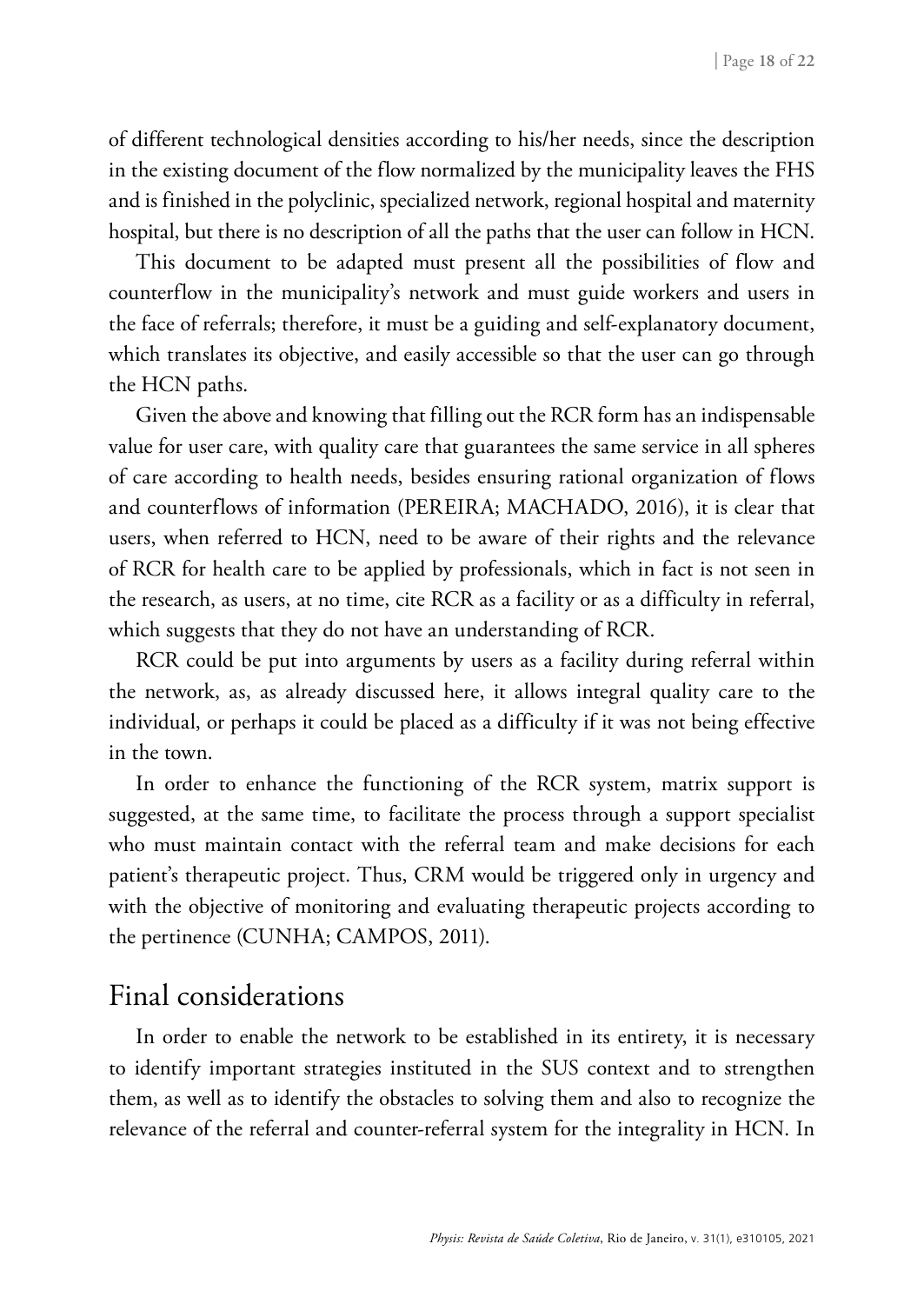this sense, this research was idealized. In compliance with their objectives, it appears that health managers and workers have different conceptions; however, They are presented in a dissociated way by the interviewees and that do not represent the importance and complexity of RCR.

It was also seen that the actions of managers and health workers for the functioning of RCR are incipiente, in addition to the fact that some actions are not relevant to the effectiveness of the referral and counter-referral.

As for users, it was identified that all difficulties and facilities addressed by them during their travels on the network are concentrated on CRM and FHS, in the sense of obtaining or not appointments for procedures and specialties. Therefore, it is suggested that they may not have knowledge about RCR, and therefore they do not recognize it as a facility or perhaps as a difficulty in their referrals within the network, thus not recognizing the RCR form as important for the construction of their integral care, as well as it can be inferred that they are unaware of the right to receive it in the act of flow and counterflow in services.

Although the collection for the development of this research was completed in 2014, it is observed from the discussion based on recent publications that the findings of the investigated reality are close to many realities in the country and that part of these realities remain problems in the functioning of HCN with persistent difficulties in the flow of users. Investments of a political and operational nature in the national and local SUS have not yet been able to overcome the difficulties now presented. It is noteworthy that this study has contributed to underlining the importance of building Health Care Networks and their communication, highlighting RCR as a potential instrument for reaching this communication, thus favoring the realization of one of the principles of SUS, i.e., integrality.

It is hoped that the results and discussions of this study will serve to enable health professionals to envision Health Care Networks, concrete and integrated, providing continuous care and contributing to the realization of existing public health policies, so that users have each more and more integral and quality care.

Finally, it is recommended that other studies be carried out to investigate RCR in other contexts and scenarios, and also the development of research-action combined with information technology to strengthen the operationalization of the flow and counterflow of users in the Health Care Network.<sup>1</sup>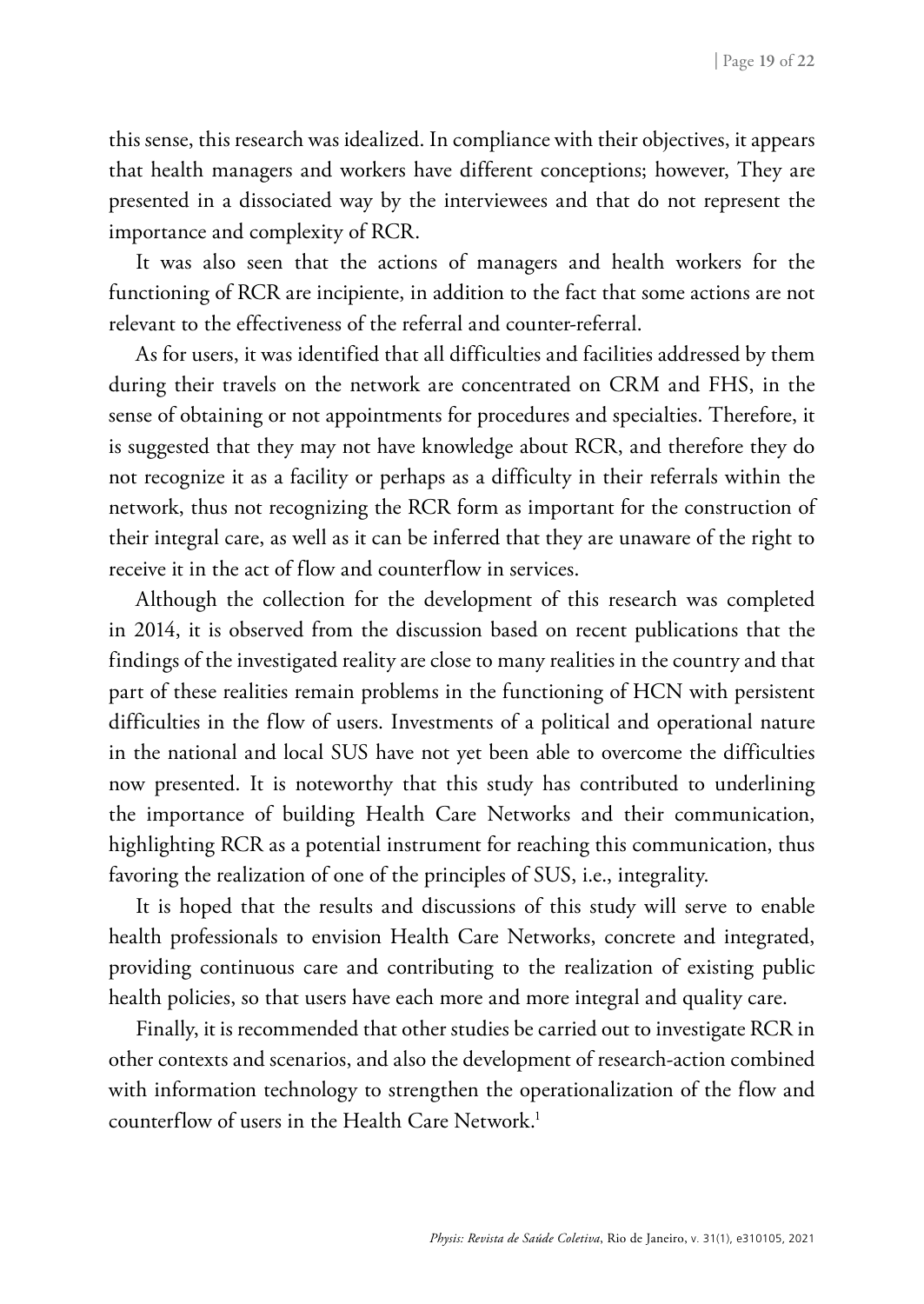### References

ALVES, M. L. de F. et al. Reference and counter reference network for emergency care assistance in a municipality in the countryside of Minas Gerais **–** Brazil. *Revista Médica de Minas Gerais*, v. 25, n. 4, p. 469-475, 2015. DOI: http://www.dx.doi.org/10.5935/2238-3182.20150110.

BARDIN, L. *Análise de conteúdo*. São Paulo: Almedina Brasil, Edição 70, 2011.

BRASIL. Lei 8.080 de 19 de setembro de 1990. Lei Orgânica da Saúde. *Diário Oficial [da República Federativa do Brasil]*, Brasília, DF, 20 dez. 1990, seção 1, p. 18055. Available at: [<http://](http://pesquisa.in.gov.br/imprensa/jsp/visualiza/index.jsp?jornal=1&pagina=1&data=20/09/1990) [pesquisa.in.gov.br/imprensa/jsp/visualiza/index.jsp?jornal=1&pagina=1&data=20/09/1990](http://pesquisa.in.gov.br/imprensa/jsp/visualiza/index.jsp?jornal=1&pagina=1&data=20/09/1990)**>.** Retrieved: 22 May 2020.

\_\_\_\_\_\_. Ministério da Saúde. Gabinete do Ministro. Portaria nº 4.279 de 30 de dezembro de 2010. Estabelece diretrizes para a organização da Rede de Atenção à Saúde no âmbito do Sistema Único de Saúde (SUS). *Diário Oficial [da República Federativa do Brasil]*, Brasília, DF, 31 dez. 2010, seção 1:88. Available at: <ftp://ftp.saude.sp.gov.br/ftpsessp/bibliote/informe\_ eletronico/2011/iels.jan.11/iels02/u\_pt-ms-gm-4279\_301210.pdf>. Retrieved: 22 May 2020.

\_\_\_\_\_\_. Ministério da Saúde. Portaria 2.488 de 21 de outubro de 2011. Aprova a Política Nacional de Atenção Básica. *Diário Oficial [da República Federativa do Brasil]*, Brasília, DF, 21 out. 2011, seção 1:48. Available at: <http://www.fonosp.org.br/wordpress/wp-content/ uploads/2011/11/portaria-248820111.pdf>. Retrieved: 22 May 2020.

\_\_\_\_\_\_. Ministério da Saúde. *Carta dos direitos dos usuários da saúde*. Ministério da Saúde. Brasília, DF, 2007. Available at: <http://bvsms.saude.gov.br/bvs/publicacoes/carta\_direito\_ usuarios\_2ed2007.pdf>. Retrieved: 22 May 2020.

BRONDANI, J. E. et al. Desafios da referência e contrarreferência na atenção em saúde na perspectiva dos trabalhadores. *Cogitare Enferm.*, v. 21, n. 1, p. 01-08, 2016. DOI: http://dx.doi. org/10.5380/ce.v21i1.43350.

CAMPOS, G. W. S.; DOMITTI, A. C. Apoio matricial e equipe de referência: uma metodologia para gestão do trabalho interdisciplinar em saúde. *Cad. Saúde Pública*, v. 23, n. 2, p. 399-407, 2007. DOI: http://dx.doi.org/10.1590/S0102-311X2007000200016

CUNHA, G. T.; CAMPOS, G. W. S. Apoio Matricial e Atenção Primária em Saúde. *Saúde Soc*., v. 20, n. 4, p. 961-970, 2011. DOI: <https://doi.org/10.1590/S0104-12902011000400013>**.**

MELO, D. F.; CRISCUOLO, M. B. R.; VIEGAS, S. M. F. Referência e contrarreferência no cotidiano da atenção à saúde de Divinópolis-MG, Brasil: o suporte às decisões da atenção primária. *Rev Fund Care Online*, v. 8, n. 4, p. 4986-4995, 2016. DOI: [http://dx.doi.](http://dx.doi.org/10.9789/2175-5361.2016.v8i4.4986-4995) [org/10.9789/2175-5361.2016.v8i4.4986-4995](http://dx.doi.org/10.9789/2175-5361.2016.v8i4.4986-4995)

MENDES, E. V. As redes de atenção à saúde. *Ciênc. saúde coletiva***,** Rio de Janeiro, v. 15, n. 5, ago. 2010. Available at: <http://www.scielosp.org/pdf/csc/v15n5/v15n5a05.pdf>. Retrieved: 22 May 2020.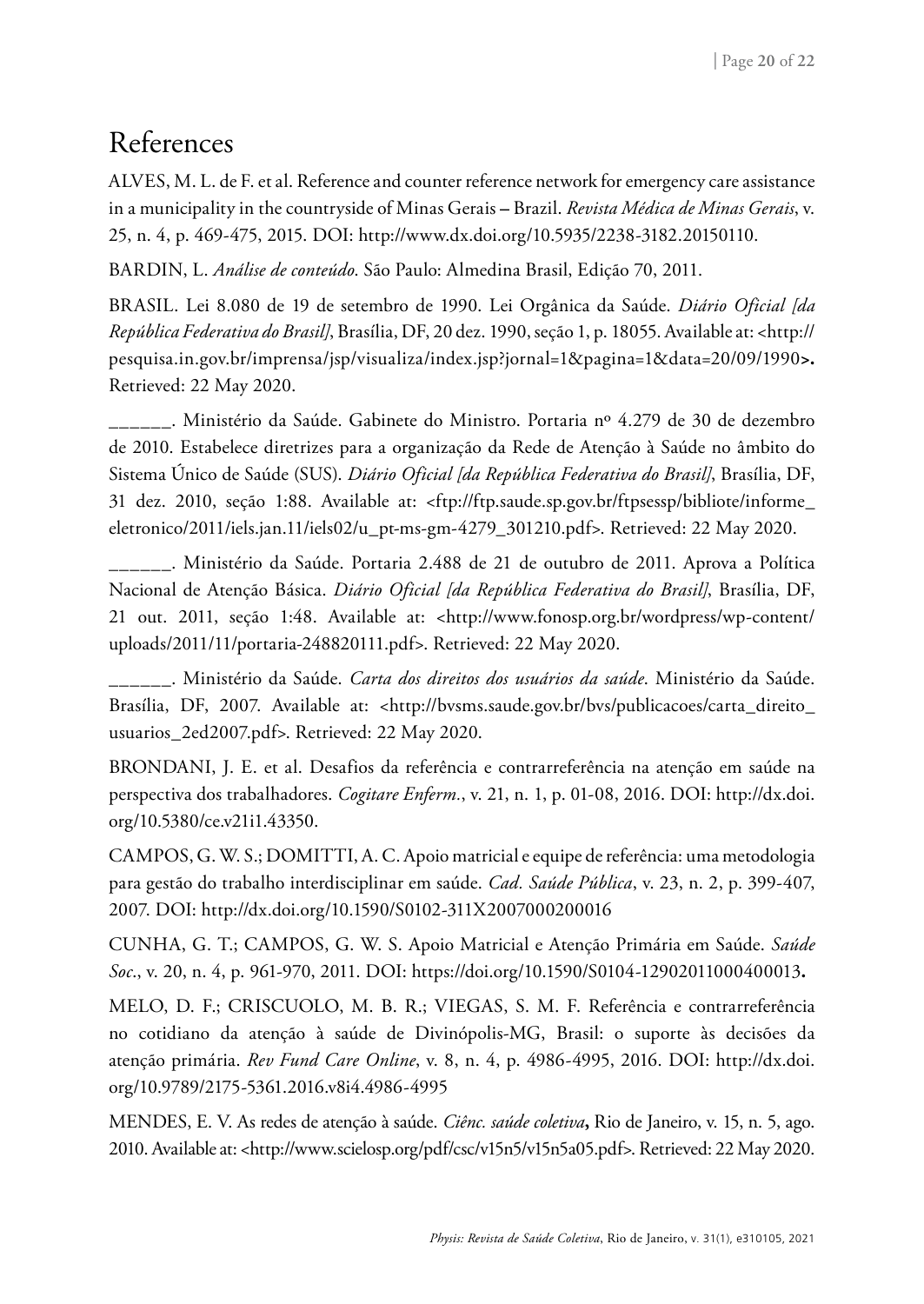MENDES, E. V. *As redes de atenção à saúde*. Organização Pan-Americana da Saúde, Brasília, 2011. Available at: [<http://www.saude.sp.gov.br/resources/ses/perfil/gestor/documentos-de](http://www.saude.sp.gov.br/resources/ses/perfil/gestor/documentos-de-planejamento-em-saude/elaboracao-do-plano-estadual-de-saude-2010-2015/textos-de-apoios/redes_de_atencao_mendes_2.pdf)[planejamento-em-saude/elaboracao-do-plano-estadual-de-saude-2010-2015/textos-de-apoios/](http://www.saude.sp.gov.br/resources/ses/perfil/gestor/documentos-de-planejamento-em-saude/elaboracao-do-plano-estadual-de-saude-2010-2015/textos-de-apoios/redes_de_atencao_mendes_2.pdf) [redes\\_de\\_atencao\\_mendes\\_2.pdf](http://www.saude.sp.gov.br/resources/ses/perfil/gestor/documentos-de-planejamento-em-saude/elaboracao-do-plano-estadual-de-saude-2010-2015/textos-de-apoios/redes_de_atencao_mendes_2.pdf)>. Retrieved: 22 May 2020.

PAULA JÚNIOR, W. M. P.; RIZZON, A. M.; MACHADO, C. J. Comunicação entre profissionais como ferramenta para cuidado integral aos pacientes oncológicos por mecanismos de referência e contrarreferência. *Revista Interdisciplinar Ciências Médicas*, v. 2, n. 2, p. 1-5, 2018. Available at: http://revista.fcmmg.br/ojs/index.php/ricm/article/view/90. Retrieved: 22 May 2020.

PAULA, S.H.B.; VOLOCHKO, A.; FIGUEIREDO, R. Linha de cuidado de câncer de mama e de colo de útero: um estudo sobre referência e contrarreferência em cinco regiões de saúde de São Paulo, Brasil. *Boletim do Instituto de Saúde*, v. 17, n. 2, p. 146-166, 2016. Available at: https://pesquisa.bvsalud.org/portal/resource/pt/ses-34272. Retrieved: 20 May 2020.

PEREIRA, J. S.; MACHADO, W. C. A. Referência e contrarreferência entre os 1033 serviços de reabilitação física da pessoa com deficiência: a (des)articulação na microrregião Centro-Sul Fluminense, Rio de Janeiro, Brasil. *Physis: Revista de Saúde Coletiva*, v. 26, n. 3, p. 1033-1051, 2016. DOI: http://dx.doi.org/10.1590/S0103-73312016000300016.

SILVA, K. A. B. et al. Desafios no processo de referenciamento de usuários nas redes de atenção à saúde: perspectiva multiprofissional. *Cienc. Cuid. Saúde*, v. 17, n. 3, p. 1-8, 2018a. DOI: 10.4025/cienccuidsaude.v17i3.43568.

SILVA, M. V. S.; MIRANDA, G. B. N.; ANDRADE, M. A. Sentidos atribuídos à integralidade: Entre o que é preconizado e vivido na equipe multidisciplinar. *Interface: Communication, Health, Education*, v. 21, n. 62, p. 589-599, 2017. DOI: https://doi.org/10.1590/1807-57622016.0420.

SILVA, M. F. F. S. et al. Integralidade na atenção primária à saúde. *Revista Família, Ciclos de Vida e Saúde no Contexto Social*, v. 1, supl., p. 2318-8413, 2018b. DOI: https://doi.org/10.18554/ refacs.v6i0.2925.

TORRALBO, F. A. P.; JULIANI, C. M. C. M. O sistema de referência e contrarreferência no atendimento ao adolescente: realidade x integralidade. *Rev enferm UFPE online*, v. 10, n. 3, p. 1016-21, 2016. DOI: 10.5205/reuol.8702-76273-4-SM.1003201610.

#### **Note**

1 C. C. R. B. Oliveira: data collection; data analysis; conceptualization; resource management; project management; investigation; methodology; writing: manuscript preparation, proofreading and editing; supervision. E. A. L. Silva: acquisition of funds; data collection; data analysis; conceptualization; resource management; project management; research; methodology; writing: manuscript preparation, proofreading and editing; supervision. M. K. B. de Souza: data collection; data analysis; conceptualization; resource management; project management; research; methodology; writing: manuscript preparation, proofreading and editing; supervision.